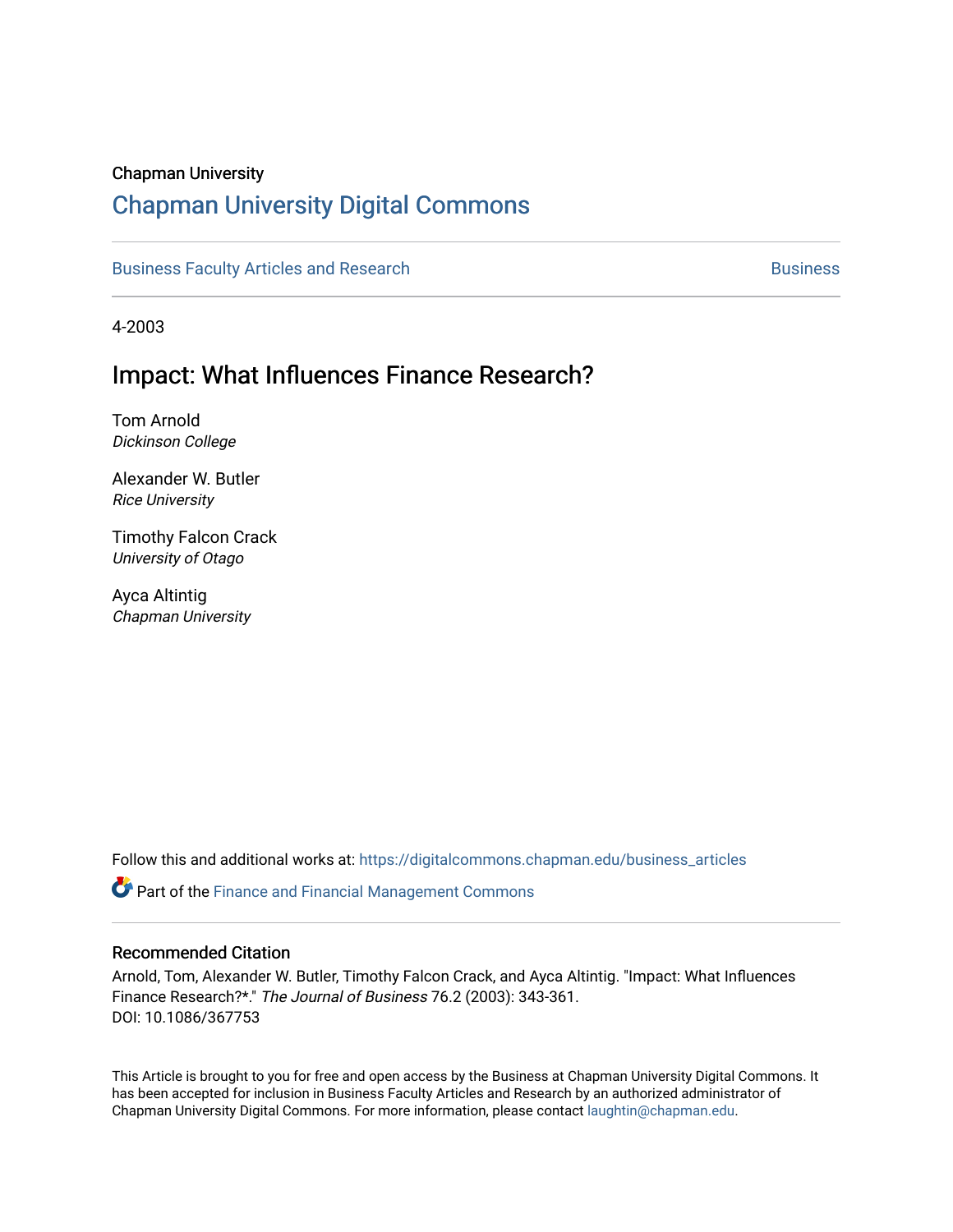# Impact: What Influences Finance Research?

# **Comments**

This article was originally published in Journal of Business, volume 76, issue 2, in 2003. [DOI: 10.1086/](http://dx.doi.org/10.1086/367753) [367753](http://dx.doi.org/10.1086/367753) 

Copyright University of Chicago Press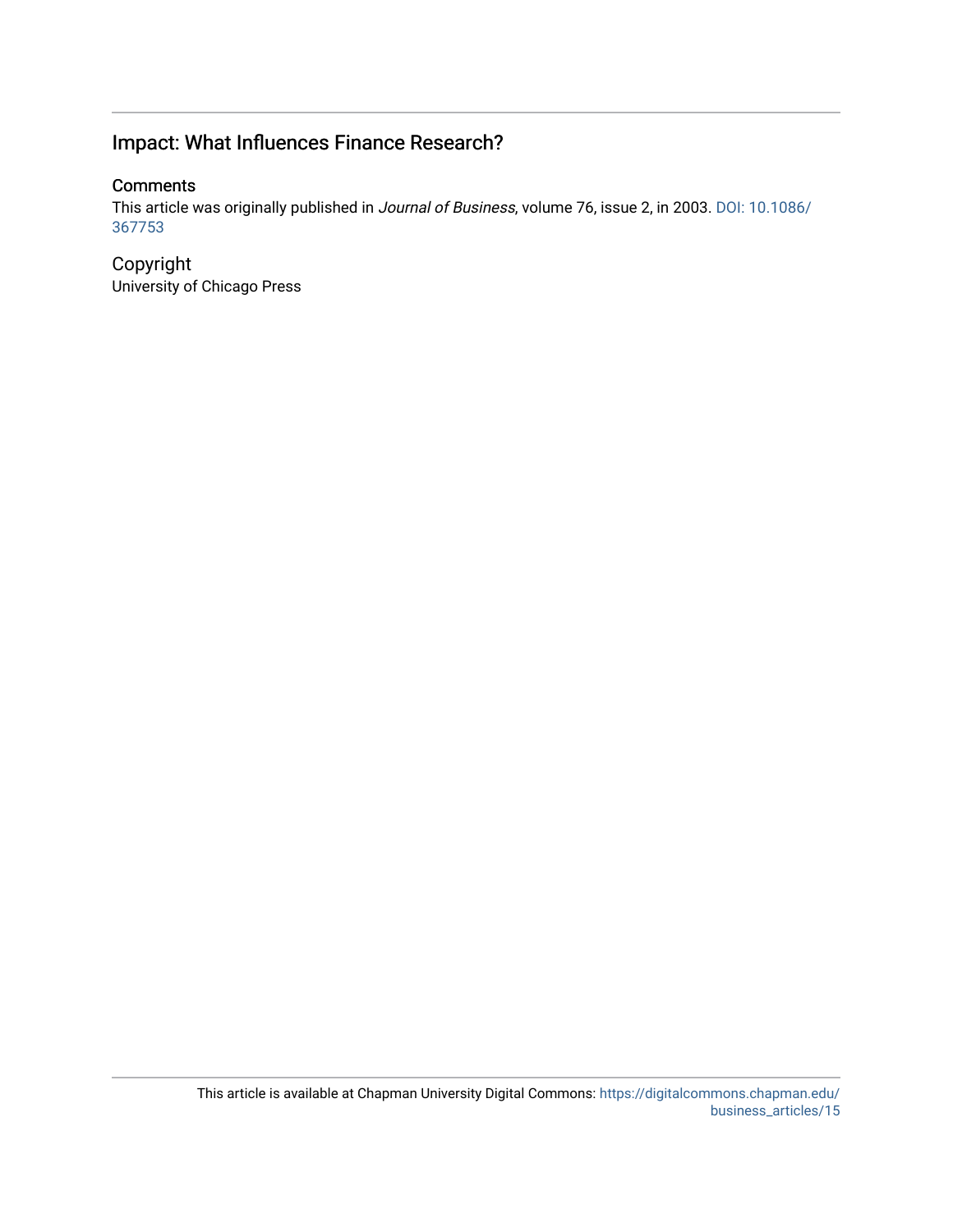## **Tom Arnold**

*University of Richmond*

## **Alexander W. Butler**

*Rice University and University of South Florida*

## **Timothy Falcon Crack**

*Barclays Global Investors*

## **Ayca Altintig**

*Chapman University*

# Impact: What Influences Finance Research?\*

### **I. Introduction**

Finance journals have impact because they publish papers that have impact. A single paper, frequently cited, can make a researcher famous and put the journal that publishes that paper "on the map." Citations are, however, endogenous. As with Keynes's beauty pageant, we read and cite what other researchers read and cite. A list of the most cited papers is therefore very important. It tells us what to read, what to give our students to read, and what areas and which journals are influential (and which are not).

We rank journal articles by the number of times they are cited in *Financial Management* (*FM*), *Journal of Business* (*JB*), *Journal of Finance* (*JF*), *Journal of*

(*Journal of Business*, 2003, vol. 76, no. 2)  $© 2003$  by The University of Chicago. All rights reserved. 0021-9398/2003/7602-0006\$10.00

Which journal articles have had the most impact on finance research? Which journals dominated finance research in the 1990s? We answer these and similar questions using a comprehensive sample of journals, an extensive time period, and a new ranking method that avoids problems inherent in the existing literature. Among our findings: six of the 10 articles most highly cited by finance journals were published in econometrics or economics journals; *Journal of Finance* has the most citations, but it accounts for only one of the top 10 articles; and *Journal of Financial Economics* has the highest impact per article.

<sup>\*</sup> This article was completed while Tom Arnold, Alexander W. Butler, and Ayca Altintig were at Louisiana State University. We thank Cindy Arnold, Lee Ann Butler, Bill Lane, Sanjay Nawalkha, and seminar participants at Louisiana State University for helpful discussions. Any errors are our own. Views expressed in this article are not necessarily the views of Barclays Global Investors, Ltd. nor of its parent company Barclays, PLC.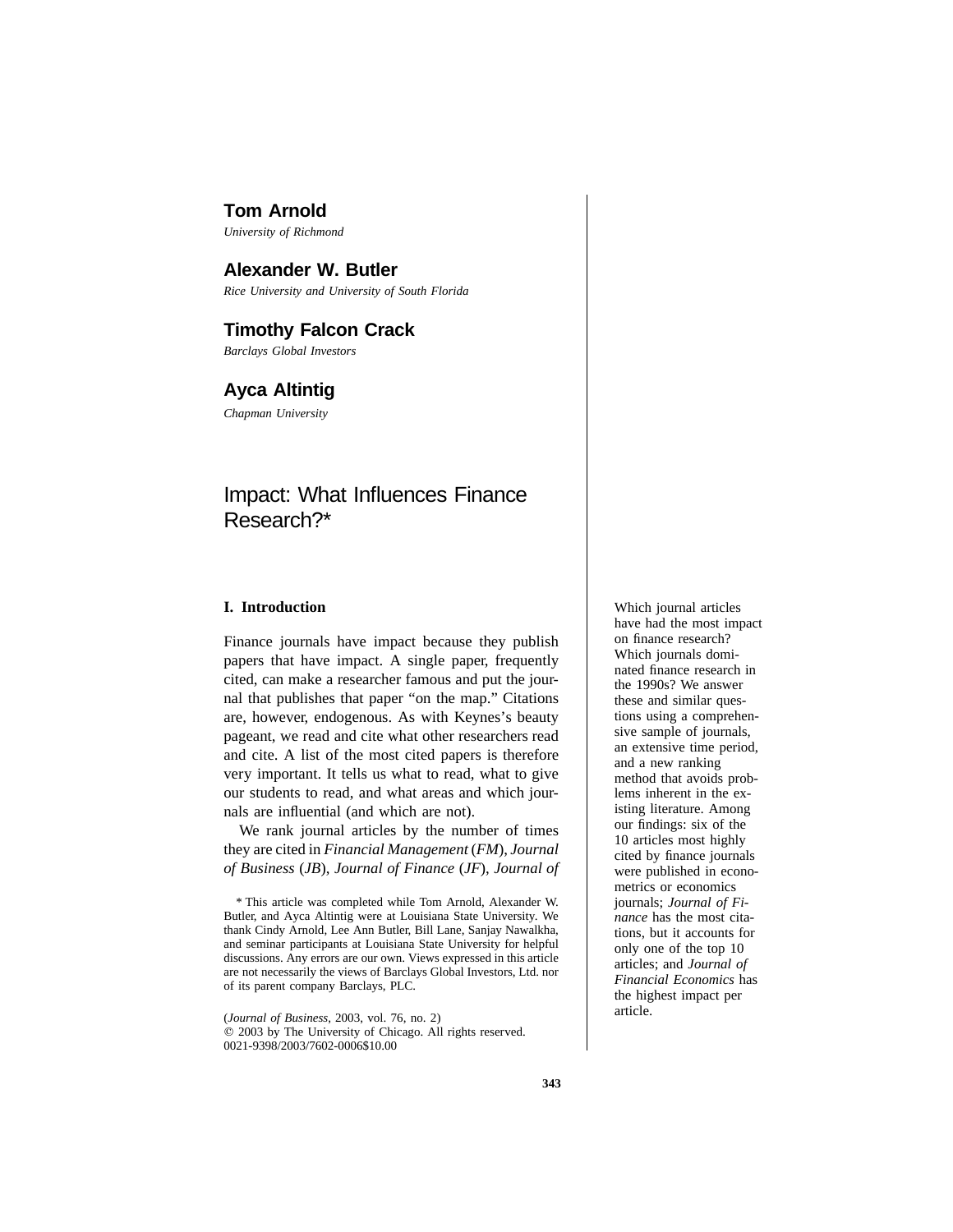|           |                                                                        |                       | Number                            |                                                                        |
|-----------|------------------------------------------------------------------------|-----------------------|-----------------------------------|------------------------------------------------------------------------|
| Year      | Authors                                                                | Time Span<br>of Study | of Source<br>Journals             | <b>Citation Measures</b><br>Used                                       |
|           |                                                                        |                       |                                   |                                                                        |
| 1983      | Coe and Weinstock                                                      | N.A.                  | N.A.                              | $Survev*$                                                              |
| 1985      | Mabry and Sharplin                                                     | 1980–85               | 4                                 | SE, AE, IE                                                             |
| 1990      | Journal of Financial Ec-<br><i>onomics</i> ( <i>JFE</i> )<br>editorial | 1988                  | SSJ                               | <b>SSCI</b> Factors                                                    |
| 1994      | Zivney and Reichenstein                                                | 1990                  | 18                                | SE, IF, AIF                                                            |
| 1994      | Alexander and Mabry†                                                   | 1987–91               | $\overline{4}$                    | SE, AE, IE                                                             |
| 1995      | Borokhovich, Bricker,<br>Zivney, and Sundaram                          | Varies (1972–94)      | <i>SSJ</i> , 16<br>text-<br>books | SSCI Impact Fac-<br>tor, SE for<br>textbooks, cir-<br>culation figures |
| 1999      | Borokhovich, Bricker,<br>and Simkins                                   | 1984–97               | SSJ                               | <b>SSCI</b> Factors<br>with additional<br>factors <sup>†</sup>         |
| 2000      | Borokhovich, Bricker,<br>and Simkins                                   | 1990–96               | SSJ                               | <i>SSCI</i> Impact<br>Factor                                           |
| 1997–2000 | JFE editorial reports for<br>1996–99                                   | Varies                | SSJ                               | <i>SSCI</i> Impact<br>Factor                                           |

| <b>TABLE 1</b> | <b>Citation Studies of Journal Rankings, 1983–2000</b> |  |
|----------------|--------------------------------------------------------|--|
|----------------|--------------------------------------------------------|--|

NOTE.  $-SE$  = Simple Effectiveness = number of times cited. AE = Article Effectiveness = Simple Effectiveness divided by the average annual number of articles published. IE = Impact Efficiency = (Simple Effectiveness divided by the average number of words per year) times  $10,000$ . SSJ = Social Sciences Journals (about 1,400). *SSCI* Factors: *Social Science Citation Index*'s "Journal Citation Record" has two quality measures beyond simply the number of times an article/journal has been cited (SE): Impact Factor (number of citations that date from the 2 previous years over the number of articles published in the 2 previous years) and Cited Half-Life (the number of years in the past it takes to incorporate 50% of the citations in the current year). IF  $p =$  Impact Factor  $p =$  Simple Effectiveness divided by the number of articles published between 1980 and 1990. AIF = Adjusted Impact Factor = Same as Impact Factor but the number of citations (SE) excludes self-

citations.  $N.A. = not applicable.$ 

\* Survey of 106 department chairpersons as to journal quality and perceived journal acceptance rates.

† This study also lists the 50 most-cited authors and the 50 most-cited articles.

‡ This uses two more *SSCI* factors: Immediacy Index (number of citations in a year divided by the number of articles published in the same year) and the (1993) Deurenberg Index (product of the *SSCI* Impact Factor multiplied by the *SSCI* Cited Half-Life).

*Financial and Quantitative Analysis* (*JFQA*), *Journal of Financial Economics* (*JFE*), and *Review of Financial Studies* (*RFS*) during the period 1990–99. We use the rankings to identify the most-cited articles and to prepare suggested reading lists for five different topical areas.

Our rankings have additional uses. Finance faculties have been evaluated on the basis of their publication record, adjusted for quality (Borokhovich, Bricker, Brunarski, and Simkins 1995). Assessing the impact of authors (Schwert 1993) and of articles and subject matters (Schwert 1993; Borokhovich, Bricker, and Simkins 1994; Borokhovich et al. 1998) and evaluating the research impact of textbooks (Borokhovich, Bricker, Zivney, and Sundaram 1995) are all possible applications of the rankings and other information we provide in the current study.

One direct consequence of ranking articles is that we are also able to rank journals. We do so using a new methodology that refines previous journal rankings. Journal rankings have typically been calculated as the average number of citations or total number of citations (see table 1), but such a method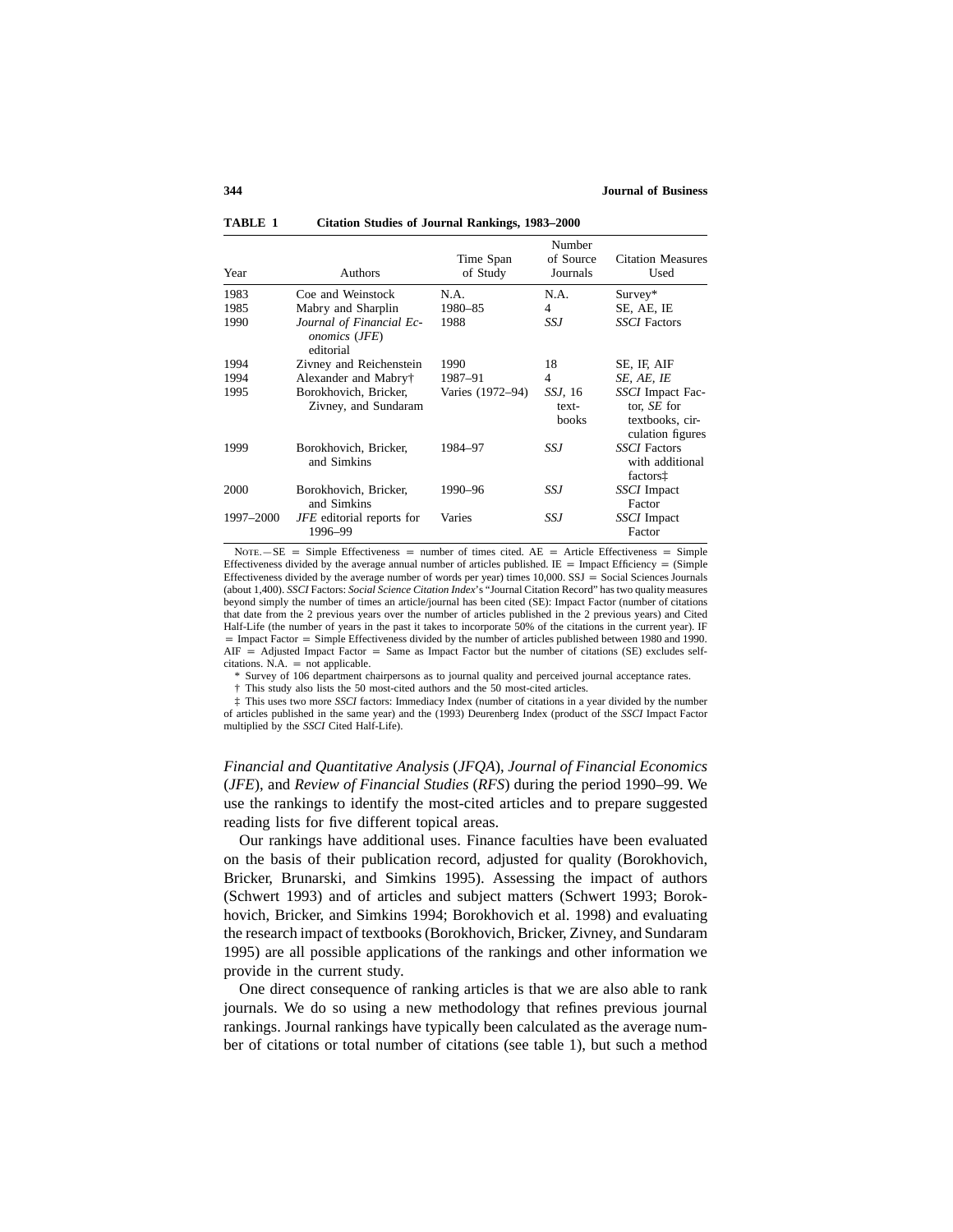may give a distorted impression of the quality of a typical publication in a given journal. For example, if a journal that typically publishes lower-impact papers publishes one high-impact article, then the journal may appear to be above average if judged by total number of citations alone. The number of important papers (i.e., papers cited frequently) published by a journal gives a more accurate view of journal quality by mitigating the effects of highly cited outliers. It also mitigates other problems arising from examining citations as a measure of quality or impact, such as negative citations (articles criticizing or disagreeing with earlier published work) and self-citations.<sup>1</sup>

From our rankings of papers, we deduce a pecking order among top-level journals that is broadly consistent with recent papers that rank only journals. The top three journals are *JF, JFE,* and *RFS.* Other high-impact journals include *JB, JFQA,* and *Econometrica (EMCT,* which ranks third in terms of total citations). Top-level finance research is clearly interdisciplinary: more than half of our top 25 journals are not narrowly focused on finance. The remainder of this article is organized as follows: Section II reviews previous literature, Section III explains our data and our methods, Section IV discusses trends in finance research, and Section V offers our conclusion.

### **II. Prior Literature on Journal Impact**

We focus on the impact of individual journal articles rather than the impact of the journals themselves. As such, this study differs from almost all the prior literature on the impact of finance research. One notable exception is Alexander and Mabry (1994); we compare our rankings to theirs in Section IV. A by-product of our ranking of individual articles is that we have information that enables us to rank journals in a new and improved fashion. It is for this reason that we now review briefly the literature on journal ranking methods and discuss our improvement upon those methods.

One commonly used criterion of journal quality for the social sciences journals (about 1,400 journals) is to measure the number of citations to a given journal by any other social science journal. Such measures are produced by the Social Sciences Citation Index (SSCI) and are reported annually in the *Journal Citation Record.* The measures most used are Cited Half-Life and Impact Factor. Cited Half-Life is the number of years back from the current year it takes to account for half of the citations in the current year, and it is a rough indication of the age of cited articles that were published in a journal (e.g., if in 1999 a journal was cited 500 times and 40 of those citations were to 1999 papers, 80 were citations to 1998 papers, and 130 were to 1997 papers—a total of 250 citations for the last 3 years—the journal would have a Cited Half-Life of 3 years). Impact Factor is the number of citations to a given journal that date from the previous 2 years divided by the number of

<sup>1.</sup> Brown and Gardner (1985) describe some limitations of using citations as a measure of impact.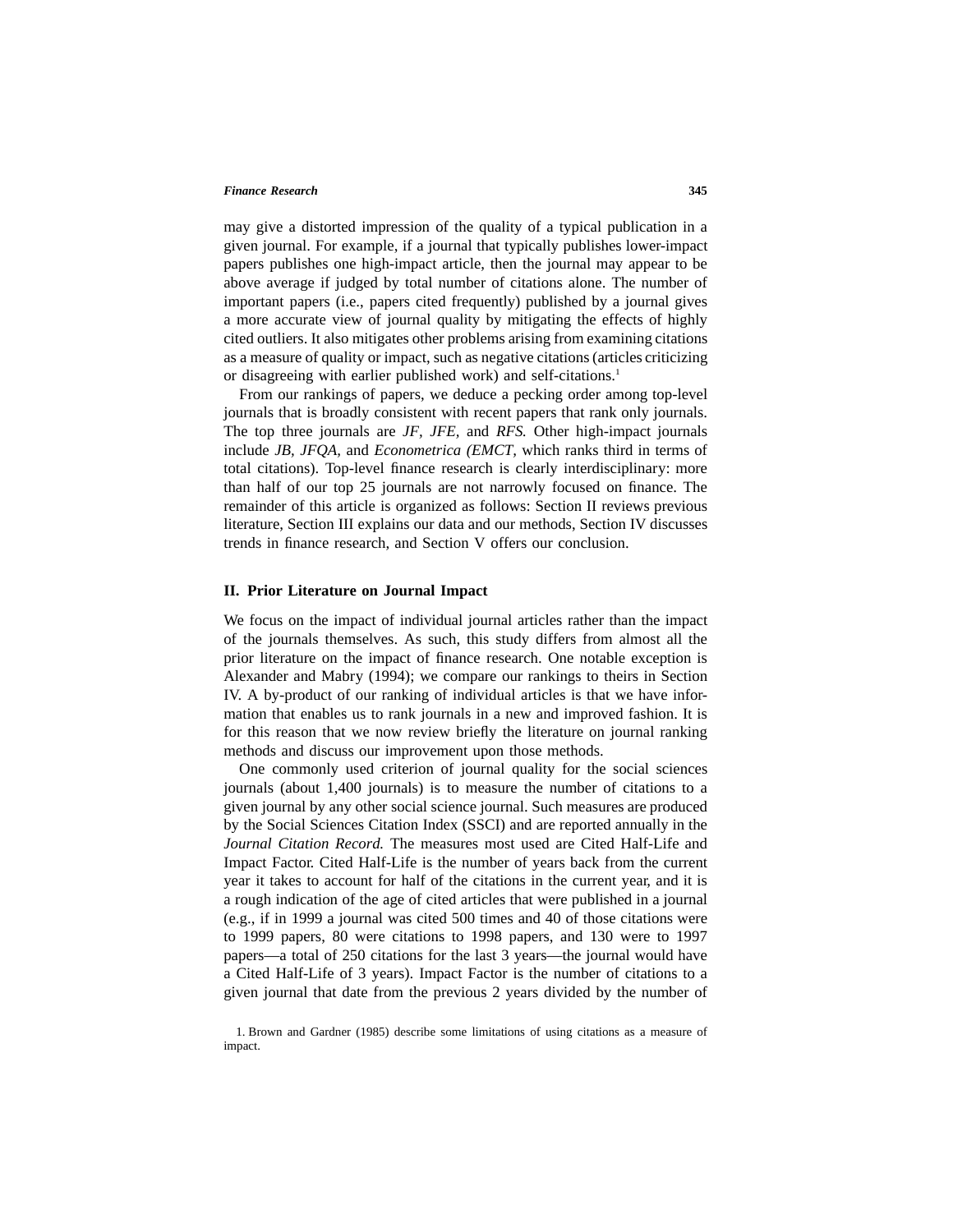articles published in the said journal during the previous 2 years (e.g., if in 1999 a journal was cited 500 times for 200 articles published in 1997 and 1998, it would have a 1999 2-year Impact Factor of 2.5). The SSCI measures are widely used (see table 1); however, these measures may be biased because the citation count includes citations made by nonfinance journals.2

To avoid the nonfinance bias in the SSCI measures, we follow the methodology used by Mabry and Sharplin (1985), Alexander and Mabry (1994), and Zivney and Reichenstein (1994). These authors used citations produced only by finance journals rather than SSCI measures that are generated from about 1,400 social science journals, many of which are unrelated to business disciplines. We update these studies using both a more comprehensive sample (10 years and six journals) and a new ranking method (number of important papers published).

#### **III. Data and Empirical Methods**

To determine which articles have most influenced the field of finance, we looked at all the citations made by papers published in six leading finance journals over a 10-year period. These data are much more comprehensive than those used in any prior study.3 We selected *JB, JF, JFQA, JFE, FM,* and *RFS* as our six source journals and the period 1990–99 as our time frame. We selected *JF, JFE, JFQA,* and *RFS* because these journals are used in Alexander and Mabry (1994) as source journals. We included *JB* because Alexander and Mabry (1994) identify it as a highly influential journal in finance. We included *FM* because Borokhovich et al. (1999) identify it as being a top finance journal. The extended time period we examine allows us to identify journals and articles that have stood the test of time. We use the citations listings from the Institute for Scientific Information's (ISI) citation data base, Web of Science (http://www.isiknowledge.com), as the source for our data.

We collected a list of all the works cited in every article published in our six source journals during the 10-year time frame. There are 67,944 citations in total. From this list of citations, we compiled the number of citations each paper received, generating a list of 32,131 unique sources cited. We constructed a list of articles and their citation counts that we sorted to generate the list of top articles and a compilation of the 2,000 papers cited most often.

<sup>2.</sup> A recent study by Borokhovich, Bricker, and Simkins (2000) asserts that the Impact Factor is unbiased in determining journal quality. However, that study uses SSCI citation information for only three journals (*JF, JFE,* and *RFS*). *JFE* uses the *SSCI* Impact Factor almost exclusively (*Journal of Financial Economics,* editorial reports, 1996–99 and editorial 1990; these reports appear on the *JFE* Web site at http://www/jfe.rochester.edu). Borokhovich et al. (1999) use both SSCI measures: Cited Half-Life and Impact Factor. Other studies rely almost solely on the SSCI Impact Factor.

<sup>3.</sup> We have 60 "journal-years" (six journals times 10 years). Alexander and Mabry (1994) have 19 journal-years (three journals for 5 years and one journal for 4 years). Zivney and Reichenstein (1994) have 18 journal-years (18 journals for 1 year).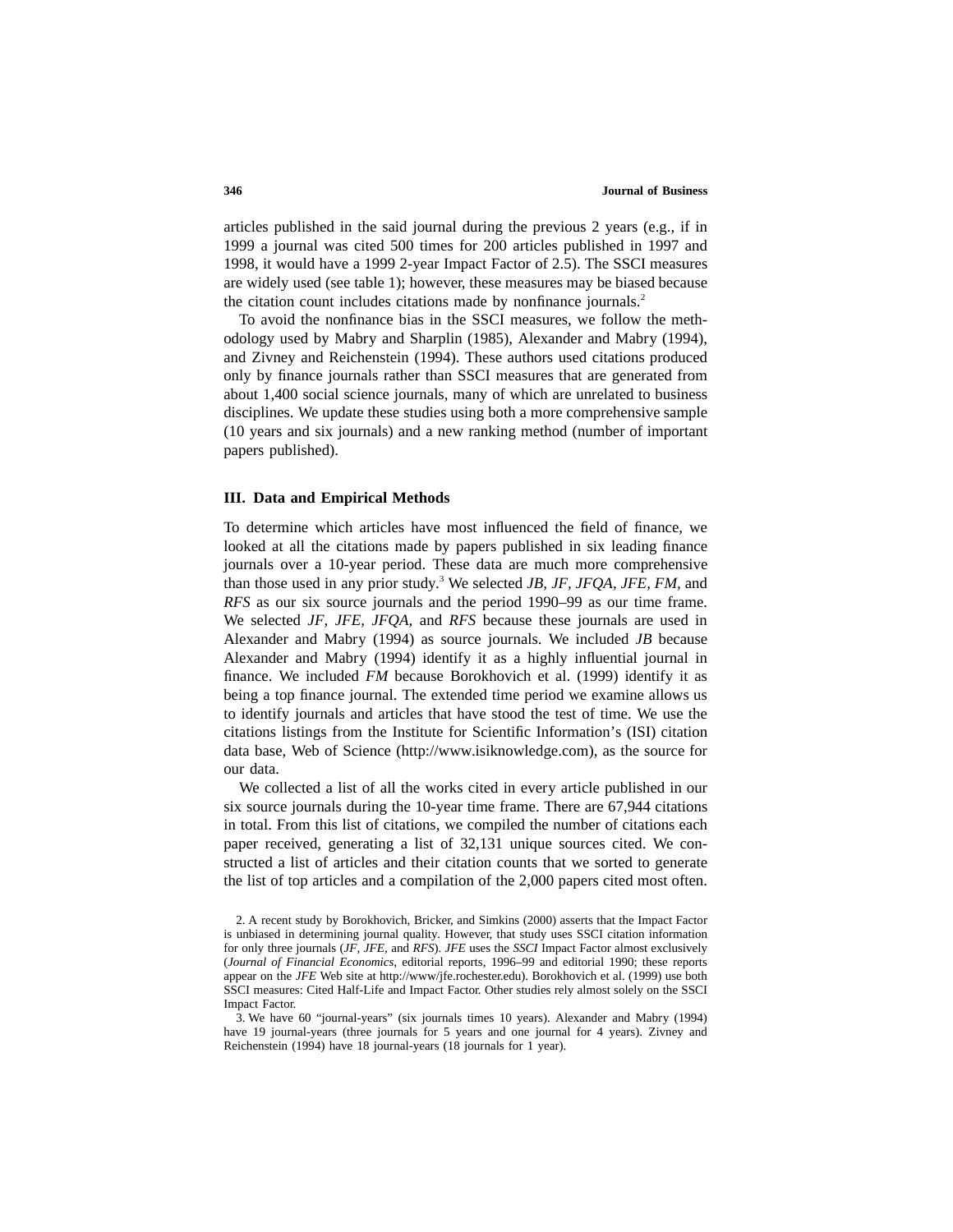The most-cited paper (see table 2) had 396 cites; the 2,000th paper had five cites. These top 2,000 papers are deemed "important papers" for purposes of this study. We present a list of the top 50 of these articles in table 2. We refer to papers published during or after 1990 as Recent Papers. A top-2,000 paper published during or after 1990 is thus a Recent Important Paper. For comparison, we also present the total number of citations made to each article by all journals included in the ISI's Social Sciences Citation Index since the articles' publication as well as the SSCI journals' citations is limited to our sample period, 1990–99.

To assess the impact that journals have, we calculated the number of Important Papers (i.e., top 2,000) published in each journal (see table 3). By this measure, *JF* and *JFE* are dominant, with 517 and 406 Important Papers, respectively. Although *EMCT* is second highest in terms of total number of citations, when ranking by number of important papers, *EMCT*, with 65, falls below *RFS, JB,* and *JFQA,* which have 124, 90, and 87, respectively. The contrast between Total Citations and number of Important Papers is readily apparent in the case of the *Journal of Financial Research*, which has a large number of citations (407) but only one paper that is among the 2,000 mostcited papers over our sample period (Rozeff 1982). Conversely, *Journal of Accounting and Economics* makes it into the top 10 based on number of Important Papers, but it is thirteenth based on total number of cites.

Note that *JF* and *JFE* are very close in terms of Total Citations, with 11,392 and 11,051 citations from top finance journals, respectively. No other journal has more than 2,500 citations during the 10-year time period. The next group of journals includes *RFS, JB,* and *JFQA*, with 2,327, 1,986, and 1,807 Total Citations, respectively. *Econometrica* had more Total Citations than each of these three—2,457 total, but only 143 of these were citations to recent papers (i.e., 1990 or after).

To gain insight into recent trends among journals, table 3 shows which journals have recent Important Papers (i.e., top 2,000 papers published since 1990).4 Note that *JF* is again the clear leader with 229 Recent Important Papers, while *JFE* and *RFS* are substantially below that mark with 128 and 90 Important Recent Papers, respectively. Note, too, that *JB,* with 26 Recent Important Papers, falls below *JFQA* and *FM,* which have 35 and 29 Recent Important Papers, respectively.

Table 3 indicates that *JF* has had substantially more citations of recently published papers than has *JFE* (4,017 citations for *JF*; 2,240 for *JFE*). *RFS* has had 1,165 citations of recently published papers. *Journal of Political Economy, JFQA, FM, Journal of Econometrics*, and *JB* have also made substantial impact; they have 458, 284, 235, 223, and 222 citations of recent papers, respectively.

<sup>4.</sup> For example, a citation to Fama and French (1992) increases by one the count of Total Cites and Recent Cites for *JF.* A citation to DeBondt and Thaler (1985) increases the count of Total Cites, but it does not affect the count of Recent Cites for *JF.*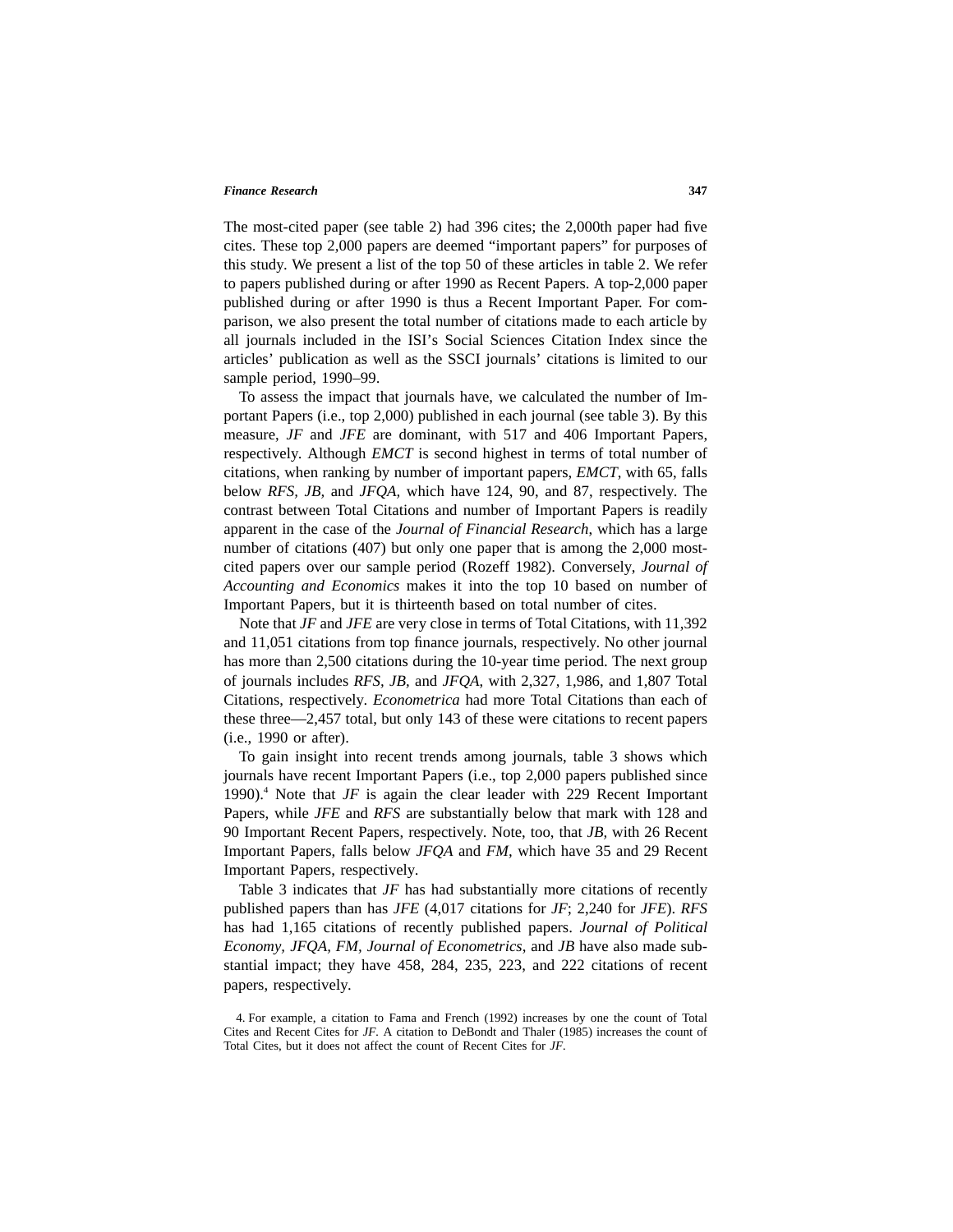| TABLE 2 |  | <b>Top 50 Most-Cited Articles</b> |  |
|---------|--|-----------------------------------|--|
|---------|--|-----------------------------------|--|

| <b>Top 50 Most-Cited Articles</b><br><b>TABLE 2</b>                                       |      |                                                                                                               |             |                                                  |                                                   |                                |
|-------------------------------------------------------------------------------------------|------|---------------------------------------------------------------------------------------------------------------|-------------|--------------------------------------------------|---------------------------------------------------|--------------------------------|
| Author(s)                                                                                 | Year | Title                                                                                                         | Source      | Number of<br>Top Finance<br>Journal<br>Citations | Total<br><b>Citations</b><br>since<br>Publication | Total<br>Citations.<br>1990-99 |
| 1. White, Halbert                                                                         | 1980 | A heteroskedasticity consistent covariance matrix estimator and a direct<br>test for heteroskedasticity       | <b>ECMT</b> | 396                                              | 2,245                                             | 1,891                          |
| 2. Jensen, Michael C.                                                                     |      | 1986 Agency costs of free cash flow, corporate finance, and takeovers                                         | <b>AER</b>  | 268                                              | 585                                               | 376                            |
| 3. Myers, Stewart C.                                                                      | 1977 | Determinants of corporate borrowing                                                                           | <b>JFE</b>  | 236                                              | 535                                               | 342                            |
| 4. Myers, Stewart C., and Majluf, Nicholas S.                                             |      | 1984 Corporate financing and investment decisions when firms have informa-<br>tion that investors do not have | <b>JFE</b>  | 221                                              | 592                                               | 354                            |
| 5. Jensen, Michael C., and Meckling, William H.                                           |      | 1976 Theory of the firm: Managerial behavior, agency costs, and ownership<br>structure                        | <b>JFE</b>  | 218                                              | 2,167                                             | 1,544                          |
| 6. Hansen, Lars Peter                                                                     |      | 1982 Large sample properties of generalized method of moments estimators                                      | <b>ECMT</b> | 217                                              | 1.013                                             | 789                            |
| 7. Kyle, Albert S.                                                                        |      | 1985 Continuous auctions and insider trading                                                                  | <b>ECMT</b> | 216                                              | 354                                               | 337                            |
| 8. Cox, John C.; Ingersoll, Jonathan E., Jr.; and Ross,                                   |      |                                                                                                               |             |                                                  |                                                   |                                |
| Stephen A.                                                                                | 1985 | A theory of the term structure of interest rates                                                              | <b>ECMT</b> | 213                                              | 444                                               | 373                            |
| 9. *Fama, Eugene F., and French, Kenneth R.                                               | 1992 | The cross-section of expected stock returns                                                                   | JF          | 183                                              | 249                                               | 249                            |
| 10. Black, Fischer, and Scholes, Myron S.                                                 | 1973 | The pricing of options and corporate liabilities                                                              | JPE         | 178                                              | 1,458                                             | 777                            |
| 11. Stulz, Rene M.                                                                        |      | 1988 Managerial control of voting rights: Financing policies and the market for<br>corporate control          | <b>JFE</b>  | 162                                              | 164                                               | 162                            |
| 12. Glosten, Lawrence R., and Milgrom, Paul R.                                            |      | 1985 Bid, ask, and transaction prices in a specialist market with heterogene-<br>ously informed traders       | <b>JFE</b>  | 142                                              | 281                                               | 244                            |
| 13. Asquith, Paul, and Mullins, David W., Jr.                                             |      | 1986 Equity issues and offering dilution                                                                      | <b>JFE</b>  | 134                                              | 195                                               | 134                            |
| 14. Miller, Merton H., and Rock, Kevin                                                    | 1985 | Dividend policy under asymmetric information                                                                  | JF          | 134                                              | 227                                               | 167                            |
| 15. Fama, Eugene F., and Macbeth, J.<br>16. Morck, Randall; Shleifer, Andrei; and Vishny, |      | 1973 Risk, return, and equilibrium: Empirical tests                                                           | JPE         | 130                                              | 413                                               | 138                            |
| Robert W.                                                                                 | 1988 | Management ownership and market valuation: An empirical analysis                                              | <b>JFE</b>  | 129                                              | 227                                               | 214                            |
| 17. *Fama, Eugene F., and French, Kenneth R.                                              | 1993 | Common risk factors in the returns on stock and bonds                                                         | <b>JFE</b>  | 128                                              | 131                                               | 131                            |
| 18. Newey, Whitney K., and West, Kenneth D.                                               |      | 1987 A simple, positive semi-definite, heteroskedasticity and autocorrelation<br>consistent covariance matrix | <b>ECMT</b> | 121                                              | 762                                               | 516                            |
| 19. Admati, Anat R., and Pfleiderer, Paul                                                 |      | 1988 A theory of intraday patterns: Volume and price variability                                              | <b>RFS</b>  | 118                                              | 233                                               | 228                            |
| 20. Easley, David, and O'Hara, Maureen                                                    | 1987 | Price, trade size, and information in securities markets                                                      | <b>JFE</b>  | 117                                              | 118                                               | 117                            |
| 21. Leland, Hayne E., and Pyle, David H.                                                  | 1977 | Informational asymmetries, financial structure, and financial intermediation                                  | JF          | 117                                              | 419                                               | 260                            |
| 22. Brown, Stephen J., and Warner, Jerold B.                                              | 1985 | Using daily stock returns: The case of event studies                                                          | <b>JFE</b>  | 115                                              | 400                                               | 286                            |
| 23. *Ritter, Jay R.                                                                       | 1991 | The long-run performance of initial public offerings                                                          | JF          | 115                                              | 118                                               | 118                            |
| 24. Kaplan, Steven                                                                        |      | 1989 The effects of management buyouts on operating performance and value                                     | <b>JFE</b>  | 112                                              | 114                                               | 112                            |
|                                                                                           |      |                                                                                                               |             |                                                  |                                                   |                                |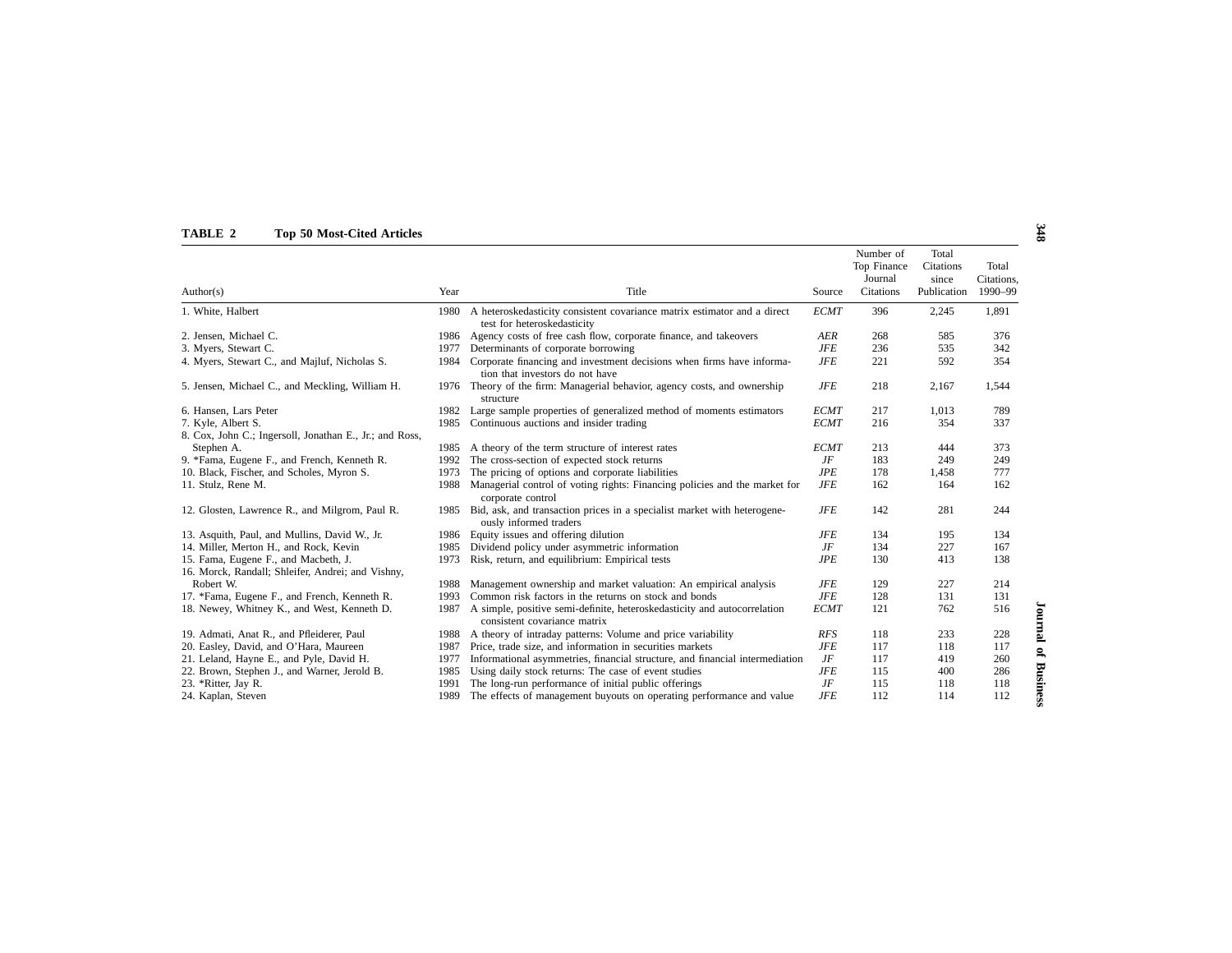| 25. Merton. Robert C.                                                           |      | 1973 Theory of rational option pricing                                                                                                                                                                                                                                                                                                                                                                                                                                                                                                                                                                                                                                                                                                                        | <b>RAND</b> | 111 | 771 | 396                            |
|---------------------------------------------------------------------------------|------|---------------------------------------------------------------------------------------------------------------------------------------------------------------------------------------------------------------------------------------------------------------------------------------------------------------------------------------------------------------------------------------------------------------------------------------------------------------------------------------------------------------------------------------------------------------------------------------------------------------------------------------------------------------------------------------------------------------------------------------------------------------|-------------|-----|-----|--------------------------------|
| 26. Jensen, Michael C., and Ruback, Richard S.                                  | 1983 | The market for corporate control: The scientific evidence                                                                                                                                                                                                                                                                                                                                                                                                                                                                                                                                                                                                                                                                                                     | <b>JFE</b>  | 108 | 548 | 318                            |
| 27. Mikkelson, Wayne H., and Partch, M. Megan                                   |      | 1986 Valuation effects of security offerings and the issuance process                                                                                                                                                                                                                                                                                                                                                                                                                                                                                                                                                                                                                                                                                         | <b>JFE</b>  | 108 | 179 | 140                            |
| 28. * Smith, Clifford W., Jr., and Watts, Ross L.                               |      | 1992 The investment opportunity set and corporate financing, dividend, and                                                                                                                                                                                                                                                                                                                                                                                                                                                                                                                                                                                                                                                                                    | <b>JFE</b>  | 107 | 114 | <b>Finance Research</b><br>114 |
|                                                                                 |      | compensation policies                                                                                                                                                                                                                                                                                                                                                                                                                                                                                                                                                                                                                                                                                                                                         |             |     |     |                                |
| 29. Banz. Rolf W.                                                               |      | 1981 The relationship between return and market value of common stocks                                                                                                                                                                                                                                                                                                                                                                                                                                                                                                                                                                                                                                                                                        | <b>JFE</b>  | 104 | 307 | 163                            |
| 30. De Bondt, Werner F. M., and Thaler, Richard                                 | 1985 | Does the stock market overreact?                                                                                                                                                                                                                                                                                                                                                                                                                                                                                                                                                                                                                                                                                                                              | JF          | 103 | 230 | 188                            |
| 31. Masulis, Ronald W., and Korwar, Ashok N.                                    | 1986 | Seasoned equity offerings: An empirical investigation                                                                                                                                                                                                                                                                                                                                                                                                                                                                                                                                                                                                                                                                                                         | $JFE$       | 103 | 140 | 105                            |
| 32. Ross, Stephen A.                                                            | 1976 | The arbitrage theory of capital asset pricing                                                                                                                                                                                                                                                                                                                                                                                                                                                                                                                                                                                                                                                                                                                 | <b>JET</b>  | 101 | 439 | 234                            |
| 33. Merton, Robert C.                                                           | 1973 | An intertemporal capital asset pricing model                                                                                                                                                                                                                                                                                                                                                                                                                                                                                                                                                                                                                                                                                                                  | <b>ECMT</b> | 97  | 575 | 263                            |
| 34. *Gilson, Stuart C.; John, Kose; and Lang, Larry                             |      |                                                                                                                                                                                                                                                                                                                                                                                                                                                                                                                                                                                                                                                                                                                                                               |             |     |     |                                |
| H. P.                                                                           |      | 1990 Troubled debt restructurings: An empirical study of private reorganization<br>of firms in default                                                                                                                                                                                                                                                                                                                                                                                                                                                                                                                                                                                                                                                        | <b>JFE</b>  | 96  | 100 | 100                            |
| 35. Shleifer, Andrei, and Vishny, Robert W.                                     |      | 1986 Large shareholders and corporate control                                                                                                                                                                                                                                                                                                                                                                                                                                                                                                                                                                                                                                                                                                                 | JPE         | 95  | 208 | 180                            |
| 36. Weisbach, Michael S.                                                        |      | 1988 Outside directors and CEO turnover                                                                                                                                                                                                                                                                                                                                                                                                                                                                                                                                                                                                                                                                                                                       | <b>JFE</b>  | 95  | 198 | 189                            |
| 37. Bradley, Michael; Desai, Anand; and Kim, E. Han                             |      | 1988 Synergistic gains from corporate acquisitions and their division between<br>the stockholders of target and acquiring firms                                                                                                                                                                                                                                                                                                                                                                                                                                                                                                                                                                                                                               | <b>JFE</b>  | 93  | 113 | 106                            |
| 38. Poterba, James M., and Summers, Lawrence H.                                 |      | 1988 Mean reversion in stock prices                                                                                                                                                                                                                                                                                                                                                                                                                                                                                                                                                                                                                                                                                                                           | <b>JFE</b>  | 93  | 230 | 219                            |
| 39. Smith, Clifford W., Jr., and Warner, Jerold B.                              |      | 1979 On financial contracting: An analysis of bond covenants                                                                                                                                                                                                                                                                                                                                                                                                                                                                                                                                                                                                                                                                                                  | <b>JFE</b>  | 93  | 452 | 272                            |
| 40. Amihud, Yakov, and Mendelson, Haim                                          |      | 1986 Asset pricing and the bid ask spread                                                                                                                                                                                                                                                                                                                                                                                                                                                                                                                                                                                                                                                                                                                     | <b>JFE</b>  | 92  | 143 | 122                            |
| 41. Scholes, Myron, and Williams, Joseph T.                                     | 1977 | Estimating betas from nonsynchronous data                                                                                                                                                                                                                                                                                                                                                                                                                                                                                                                                                                                                                                                                                                                     | <b>JFE</b>  | 91  | 467 | 226                            |
| 42. Rock, Kevin                                                                 | 1986 | Why new issues are underpriced                                                                                                                                                                                                                                                                                                                                                                                                                                                                                                                                                                                                                                                                                                                                | <b>JFE</b>  | 89  | 152 | 119                            |
| 43. Chen, Nai Fu; Roll, Richard; and Ross, Stephen A.                           | 1986 | Economic forces and the stock market                                                                                                                                                                                                                                                                                                                                                                                                                                                                                                                                                                                                                                                                                                                          | JB          | 86  | 226 | 197                            |
| 44. Vasicek, Oldrich                                                            | 1977 | An equilibrium characterization of the term structure                                                                                                                                                                                                                                                                                                                                                                                                                                                                                                                                                                                                                                                                                                         | <b>JFE</b>  | 85  | 259 | 209                            |
| 45. Demsetz, Harold                                                             | 1968 | The cost of transacting                                                                                                                                                                                                                                                                                                                                                                                                                                                                                                                                                                                                                                                                                                                                       | OJE         | 82  | 270 | 114                            |
| 46. Fama, Eugene F., and Jensen, Michael C.                                     | 1983 | Separation of ownership and control                                                                                                                                                                                                                                                                                                                                                                                                                                                                                                                                                                                                                                                                                                                           | <b>JLE</b>  | 81  | 874 | 634                            |
| 47. Smith, Clifford W., Jr.                                                     | 1986 | Investment banking and the capital acquisition process                                                                                                                                                                                                                                                                                                                                                                                                                                                                                                                                                                                                                                                                                                        | <b>JFE</b>  | 81  | 196 | 140                            |
| 48. Campbell, John Y.                                                           | 1987 | Stock returns and the term structure                                                                                                                                                                                                                                                                                                                                                                                                                                                                                                                                                                                                                                                                                                                          | <b>JFE</b>  | 80  | 154 | 138                            |
| 49. Fama, Eugene F., and French, Kenneth R.                                     | 1988 | Permanent and temporary components of stock prices                                                                                                                                                                                                                                                                                                                                                                                                                                                                                                                                                                                                                                                                                                            | JPE         | 79  | 278 | 252                            |
| 50. Lo, Andrew W., and MacKinlay, A. Craig                                      | 1988 | Stock market prices do not follow random walks: Evidence from a simple<br>specification test                                                                                                                                                                                                                                                                                                                                                                                                                                                                                                                                                                                                                                                                  | <b>RFS</b>  | 77  | 195 | 189                            |
| of Law and Economics. An asterisk $(*)$ denotes a paper published in the 1990s. |      | NOTE. - This table lists the 50 articles that have been most often cited by top finance journals (JB, JF, JFE, JFQA, RFS, FM) during the period 1990-99. The number of citations from<br>all social science journals since each article's publication and the number of citations during the same 1990-99 time period and in total are reported. Journal abbreviations are as follows:<br>$ECMT = Economic$ Kesser American Angles and Seven Economic Review, JFE = Journal of Financial Economics, JF = Journal of Finance, JPE = Journal of Political Economy, RFS = Review<br>of Financial Studies, RAND = RAND/Bell Journal of Economics, JET = Journal of Economic Theory, QJE = Quarterly Journal of Economics, JB = Journal of Business, JLE = Journal |             |     |     |                                |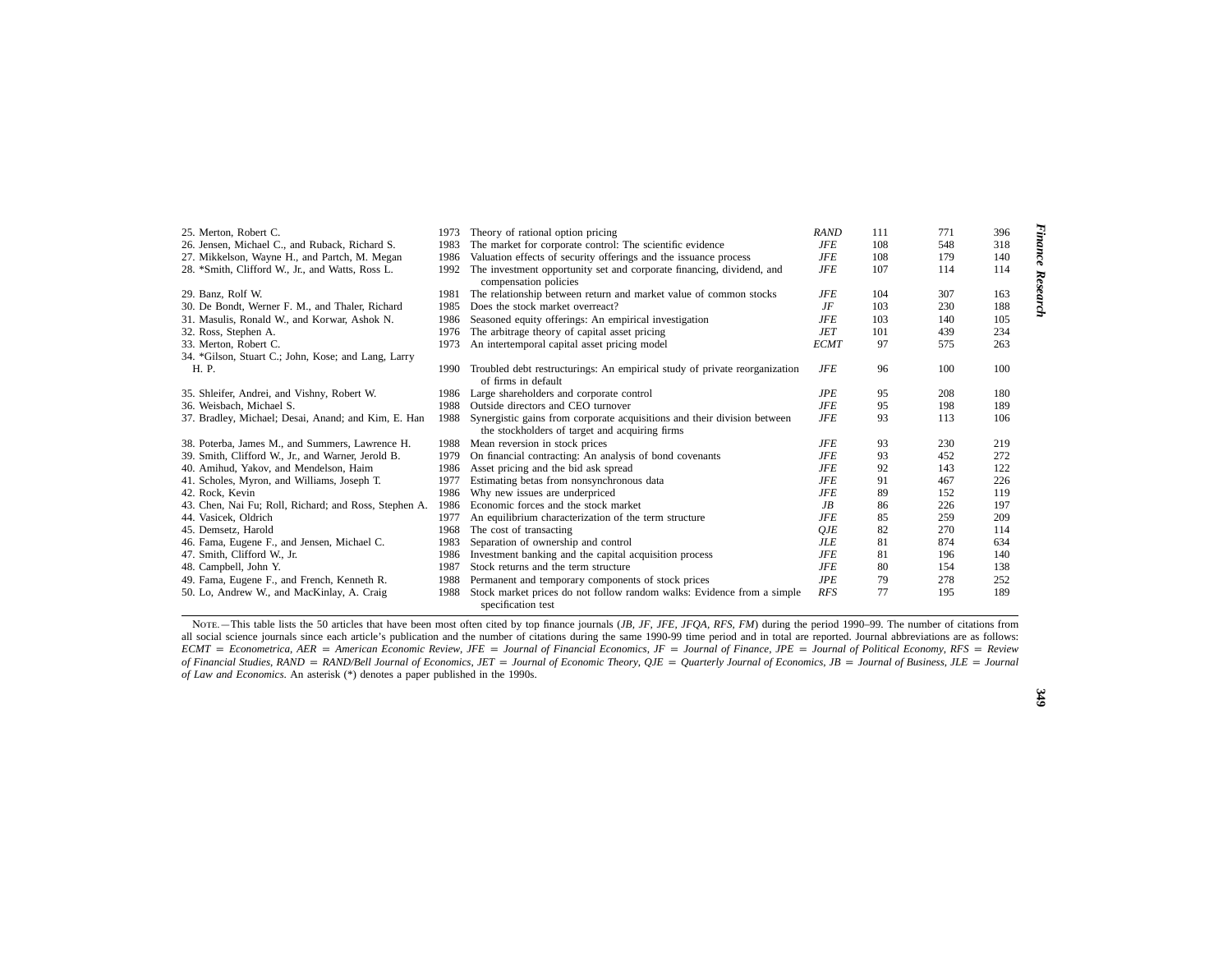| Rank | Journal                                        | <b>Important Papers</b> | <b>Total Citations</b> | Recent Important<br>Papers | Citations to<br><b>Recent Papers</b> | <b>Impact Factor</b> | <b>Impact Factor</b><br>Rank |
|------|------------------------------------------------|-------------------------|------------------------|----------------------------|--------------------------------------|----------------------|------------------------------|
| 1    | Journal of Finance                             | 517                     | 11.392                 | 229                        | 4.017                                | 8.57                 | 3                            |
|      | Journal of Financial Economics                 | 406                     | 11,051                 | 128                        | 2,240                                | 24.72                |                              |
|      | Review of Financial Studies                    | 124                     | 2.327                  | 90                         | 1.165                                | 6.95                 |                              |
|      | Journal of Business                            | 90                      | 1.986                  | 26                         | 222                                  | 8.92                 | $\overline{c}$               |
|      | Journal of Financial and Quantitative Analysis | 87                      | 1,807                  | 35                         | 284                                  | 5.74                 | 5                            |
|      | Econometrica                                   | 65                      | 2,457                  | 9                          | 143                                  | 4.12                 | 6                            |
|      | Journal of Political Economy                   | 62                      | 1.804                  | 22                         | 458                                  | 3.16                 | 7                            |
|      | American Economic Review                       | 53                      | 1,713                  | 16                         | 190                                  | 1.09                 | 16                           |
|      | <b>Financial Management</b>                    | 46                      | 1.262                  | 29                         | 235                                  | 2.85                 | 9                            |
| 10   | Journal of Accounting and Economics            | 35                      | 669                    | 11                         | 129                                  | 2.71                 | 10                           |
| 11   | RAND/Bell Journal of Economics                 | 31                      | 1.245                  | 14                         | 29                                   | 3.08                 | 8                            |
| 12   | Quarterly Journal of Economics                 | 25                      | 846                    | 10                         | 171                                  | 1.87                 | 11                           |
| 13   | Journal of Economic Theory                     | 17                      | 729                    | $\Omega$                   | $\Omega$                             | .81                  | 19                           |
| 14   | Journal of Monetary Economics                  | 17                      | 544                    | 3                          | 19                                   | 1.07                 | 17                           |
| 15   | Journal of Accounting Research                 | 16                      | 486                    | 3                          | 70                                   | 1.54                 | 13                           |
| 16   | Journal of Law and Economics                   | 16                      | 461                    | $\overline{2}$             | 23                                   | 1.71                 | 12                           |
| 17   | Financial Analysts Journal                     | 15                      | 563                    | $\overline{2}$             | 27                                   | .96                  | 18                           |
| 18   | Review of Economic Studies                     | 15                      | 474                    | 9                          | 94                                   | 1.18                 | 14                           |
| 19   | Journal of Econometrics                        | 13                      | 454                    | 10                         | 223                                  | .51                  | 22                           |
| 20   | Journal of Banking and Finance                 |                         | 490                    | $\Omega$                   | 0                                    | .58                  | 21                           |
| 21   | Review of Economics and Statistics             |                         | 352                    |                            |                                      | .42                  | 23                           |
| 22   | Journal of Portfolio Management                |                         | 309                    | $\Omega$                   |                                      | .59                  | 20                           |
| 23   | Journal of Financial Research                  |                         | 407                    | $\Omega$                   | 16                                   | 1.14                 | 15                           |
| 24   | Unpublished manuscripts                        | N.A.                    | 1.598                  | N.A.                       | N.A.                                 | N.A.                 | N.A.                         |
| 25   | Ph.D. theses                                   | N.A.                    | 375                    | N.A.                       | N.A.                                 | N.A.                 | N.A.                         |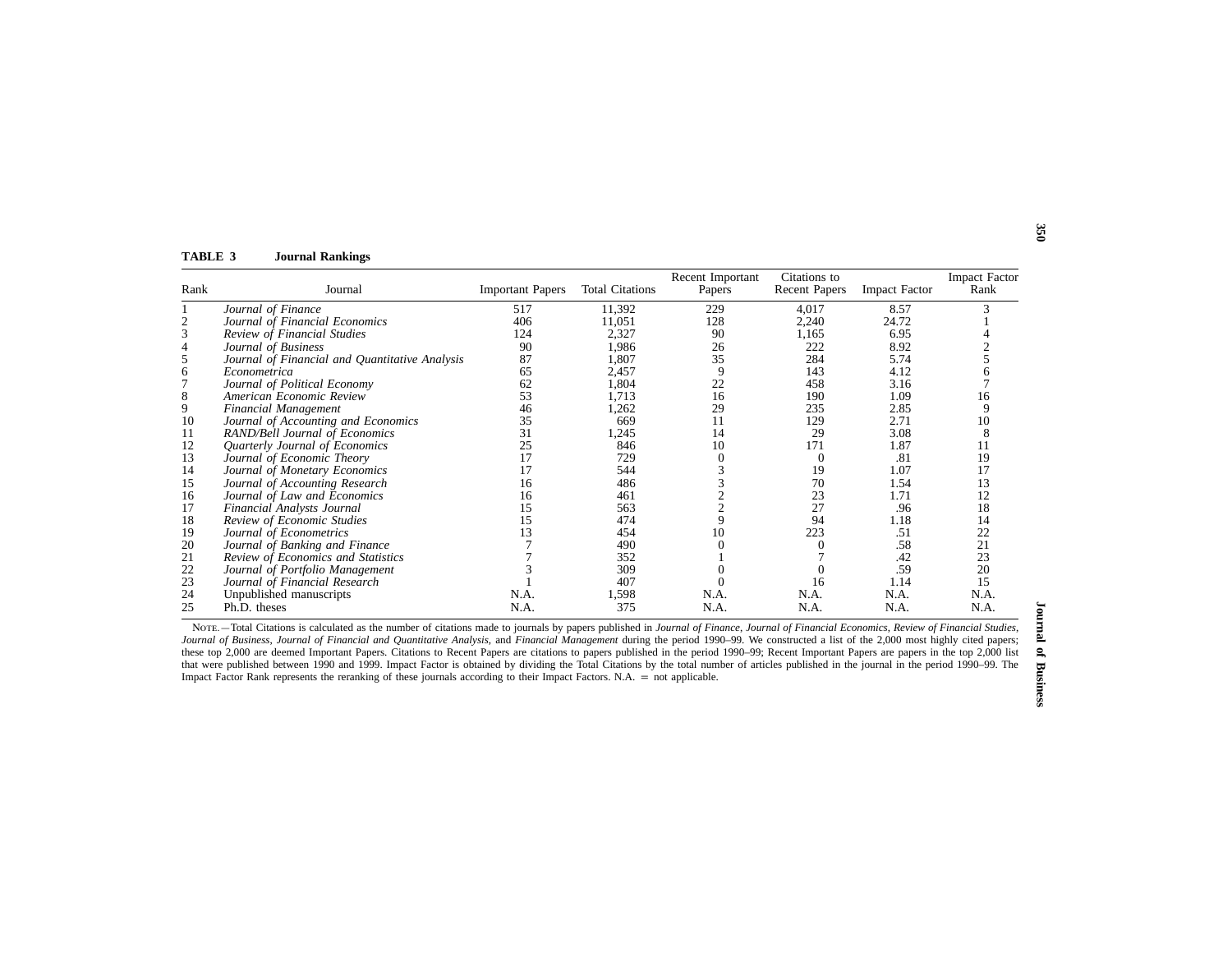We also calculated an Impact Factor for the top journals by dividing the total number of citations by the total number of articles published in each of the journals over the 1990–99 10-year sample period. Rankings based on Impact Factors are presented in the last column of table 3. These rankings are largely consistent with rankings based on Total Citations, except for the top journals. By this measure, *JF* is no longer at the top—*JFE* has the highest Impact Factor by a wide margin. Papers published in *JFE* in the 1990s garnered an average of over 24 Citations from Top Finance Journals. The *Journal of Business* ranks second by this criterion, with an average of 8.92 citations per paper. Despite having the most Total Citations and the greatest number of Important Papers, *JF* ranks third by this criterion because of the large number of papers published therein (1,329 papers published in the 1990s vs. 447 for *JFE* and 223 for *JB*).

Based on citation count and an admittedly subjective assessment of subject areas of various papers, we developed lists of "must-read" papers for several topical areas of finance research.<sup>5</sup> These lists could be useful in the construction of reading lists for graduate courses in finance. In tables 4–8, we present these lists of highly cited papers on asset pricing and investments, banking and financial intermediation, corporate finance, empirical finance, and market microstructure. Table 9 presents other highly cited finance, economics, and methodological papers that could also be included in a graduate course in financial economics.

### **IV. Observations and Trends**

There are many different ways for a paper to be successful. For example, several econometrics papers are cited very frequently. For the most part, however, these are "service papers" whose methodology or results are being used by others, but which are rarely changed or improved upon (e.g., White 1980; Hansen 1982; Newey and West 1987). This differs substantially from a high ranking generated by a paper like Black and Scholes (1973) that many researchers are actively trying to extend and improve.

Alexander and Mabry (1994) is the only other paper we are aware of that ranks individual papers. Their rankings are based on data from the period 1987–91 and thus overlap our 1990–99 rankings by 2 years. Alexander and Mabry's list of the top 50 papers (their table 4) contains 27 papers also in our list of the top 50 (table 2). The 23 new papers on our top 50 list and the changes in the rankings of the old papers that were also in Alexander and Mabry's top 50 provide important information about changes in top-level finance research. The most striking change in the top 50 papers is a heavy swing toward microstructure with Kyle (1985), Admati and Pfleiderer (1988), Easley and O'Hara (1987), Amihud and Mendelson (1986), and Demsetz (1968) all new to the top

<sup>5.</sup> For brevity, we list only 10 top papers in each topical area; longer, more detailed lists are available from the authors.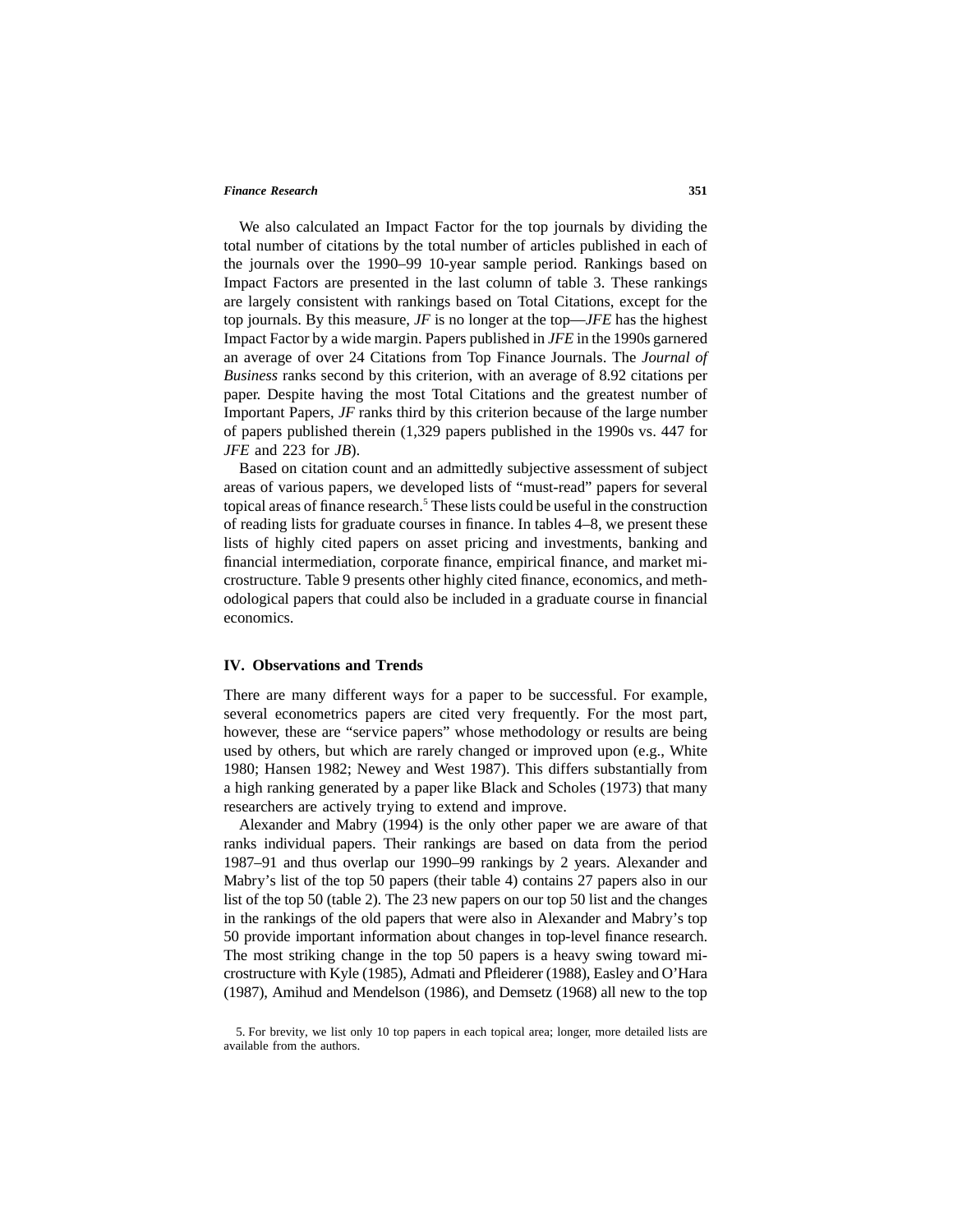| Author(s)                                                          | Year | Title                                                                | Journal     | Number of<br>Top Finance<br>Journal Citations | <b>Total Citations</b><br>since<br>Publication | Total Citations,<br>1990-99 |
|--------------------------------------------------------------------|------|----------------------------------------------------------------------|-------------|-----------------------------------------------|------------------------------------------------|-----------------------------|
| Cox, John C.; Ingersoll, Jonathan E., Jr.;<br>and Ross, Stephen A. | 1985 | A theory of the term structure of in-<br>terest rates                | <b>ECMT</b> | 213                                           | 444                                            | 373                         |
| *Fama, Eugene F., and French, Kenneth R.                           | 1992 | The cross-section of expected stock<br>returns                       | JF          | 183                                           | 249                                            | 249                         |
| Black, Fischer, and Scholes, Myron S.                              | 1973 | The pricing of options and corporate<br>liabilities                  | <b>JPE</b>  | 178                                           | 1,458                                          | 777                         |
| Fama, Eugene F.                                                    | 1973 | Risk, return, and equilibrium: Empir-<br>ical tests                  | <b>JPE</b>  | 130                                           | 413                                            | 138                         |
| *Fama, Eugene F., and French, Kenneth R.                           | 1993 | Common risk factors in the returns<br>on stock and bonds             | <b>JFE</b>  | 128                                           | 131                                            | 131                         |
| Merton, Robert C.                                                  | 1973 | Theory of rational option pricing                                    | <b>RAND</b> | 111                                           | 771                                            | 396                         |
| Banz, Rolf W.                                                      | 1981 | The relationship between return and<br>market value of common stocks | <b>JFE</b>  | 104                                           | 307                                            | 163                         |
| De Bondt, Werner F. M., and Thaler,                                |      |                                                                      |             |                                               |                                                |                             |
| Richard                                                            | 1985 | Does the stock market overreact?                                     | $J\bar{F}$  | 103                                           | 230                                            | 188                         |
| Ross, Stephen A.                                                   | 1976 | The arbitrage theory of capital asset<br>pricing                     | <b>JET</b>  | 101                                           | 439                                            | 234                         |
| Merton, Robert C.                                                  | 1973 | An intertemporal capital asset pric-<br>ing model                    | <b>ECMT</b> | 97                                            | 575                                            | 263                         |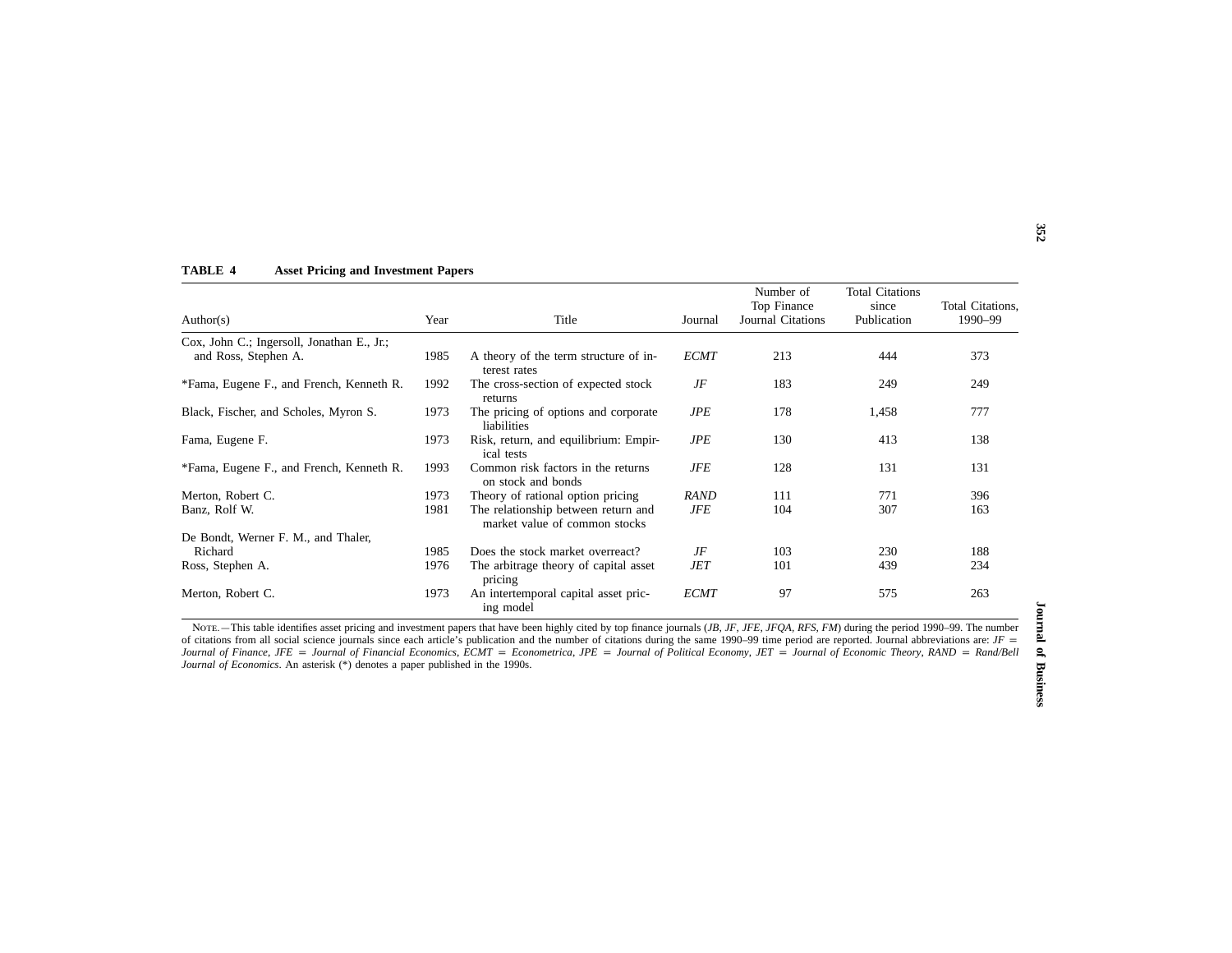| Author(s)                                   | Year | Title                                                                                     | Journal       | Number of<br>Top Finance<br>Journal<br>Citations | <b>Total Citations</b><br>since<br>Publication | Total Citations,<br>1990-99 |
|---------------------------------------------|------|-------------------------------------------------------------------------------------------|---------------|--------------------------------------------------|------------------------------------------------|-----------------------------|
| Leland, Hayne E., and Pyle, David H.        | 1977 | Informational asymmetries, financial struc-<br>ture, and financial intermediation         | JF            | 117                                              | 419                                            | 260                         |
| Smith, Clifford W., Jr.                     | 1986 | Investment banking and the capital acquisi-<br>tion process                               | <b>JFE</b>    | 81                                               | 196                                            | 140                         |
| Beatty, Randolph P., and Ritter, Jay R.     | 1986 | Investment banking, reputation, and the un-<br>derpricing of initial public offerings     | <b>JFE</b>    | 71                                               | 140                                            | 111                         |
| James, Christopher                          | 1987 | Some evidence on the uniqueness of bank<br>loans                                          | <b>JFE</b>    | 63                                               | 131                                            | 124                         |
| Diamond, Douglas W.                         | 1984 | Financial intermediation and delegated<br>monitoring                                      | <b>RESTUD</b> | 60                                               | 368                                            | 325                         |
| *Rajan, Raghuram G.                         | 1992 | Insiders and outsiders: The choice between<br>informed and arm's length debt              | JF            | 45                                               | 91                                             | 91                          |
| Fama, Eugene F.                             | 1985 | What's different about banks?                                                             | <b>JME</b>    | 43                                               | 131                                            | 114                         |
| *Diamond, Douglas W.                        | 1991 | Monitoring and reputation: The choice be-<br>tween bank loans and directly placed<br>debt | JPE           | 38                                               | 74                                             | 74                          |
| *Hoshi, Takeo; Kashyap, Anil; and           |      |                                                                                           |               |                                                  |                                                |                             |
| Scharfstein, David                          | 1990 | The role of banks in reducing the costs of<br>financial distress in Japan                 | <b>JFE</b>    | 37                                               | 92                                             | 92                          |
| Lummer, Scott L., and McConnell,<br>John J. | 1989 | Further evidence on the bank lending pro-                                                 | JFE           | 33                                               | 68                                             | 68                          |
|                                             |      | cess and the capital market response to<br>bank loan agreements                           |               |                                                  |                                                |                             |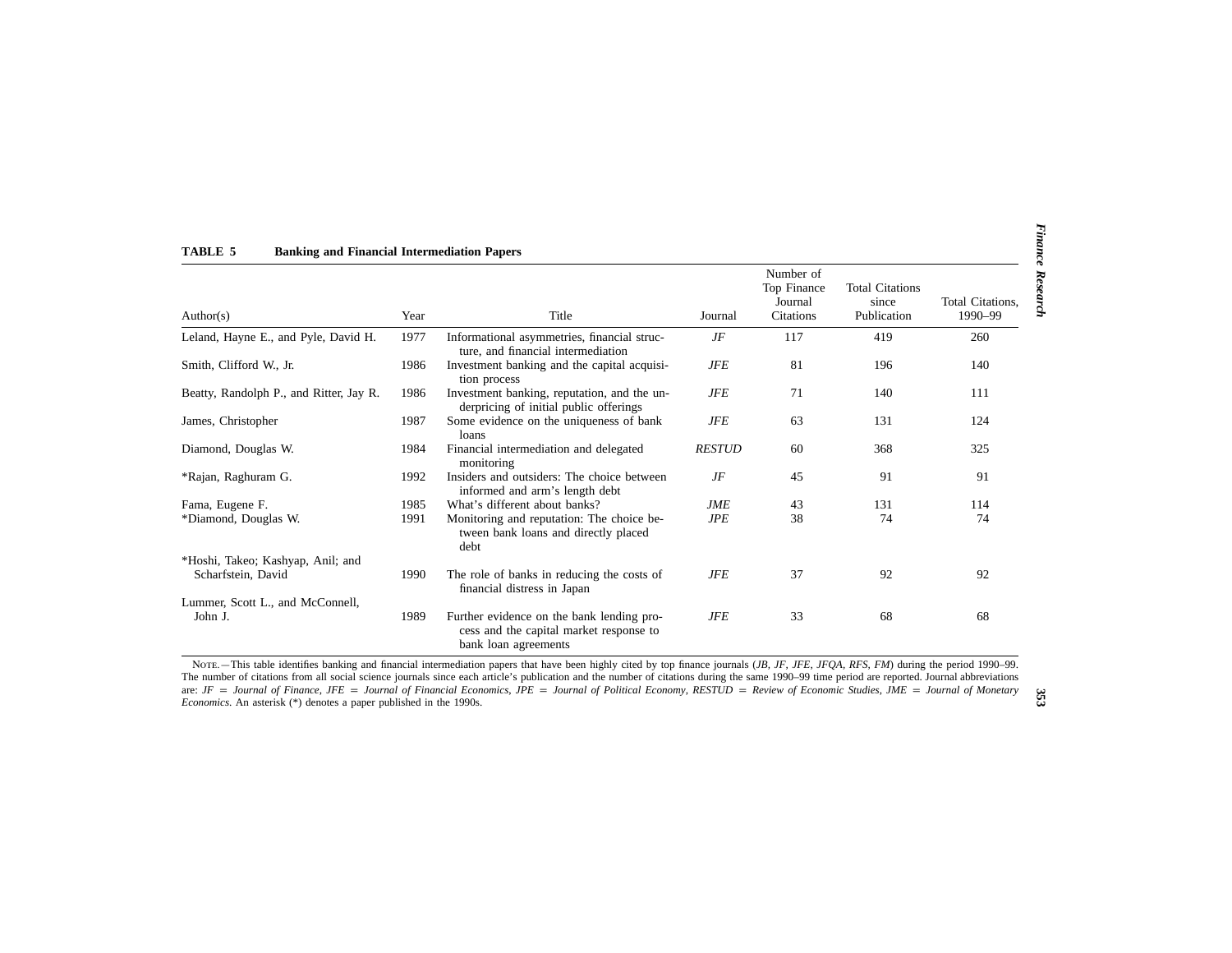| TABLE 6 | <b>Corporate Finance Papers</b> |  |  |
|---------|---------------------------------|--|--|
|---------|---------------------------------|--|--|

| Author(s)                                           | Year | Title                                                                                                       | Journal    | Number of<br>Top Finance<br>Journal<br><b>Citations</b> | <b>Total Citations</b><br>since<br>Publication | Total Citations.<br>1990-99 |
|-----------------------------------------------------|------|-------------------------------------------------------------------------------------------------------------|------------|---------------------------------------------------------|------------------------------------------------|-----------------------------|
| Jensen, Michael C.                                  | 1986 | Agency costs of free cash flow, corporate<br>finance, and takeovers                                         | <b>AER</b> | 268                                                     | 585                                            | 376                         |
| Myers, Stewart C.<br>Myers, Stewart C., and Majluf, | 1977 | Determinants of corporate borrowing                                                                         | <b>JFE</b> | 236                                                     | 535                                            | 342                         |
| Nicholas S.                                         | 1984 | Corporate financing and investment deci-<br>sions when firms have information that<br>investors do not have | <b>JFE</b> | 221                                                     | 592                                            | 354                         |
| Jensen, Michael C., and Meckling,                   |      |                                                                                                             |            |                                                         |                                                |                             |
| William H.                                          | 1976 | Theory of the firm: Managerial behavior,<br>agency costs, and ownership structure                           | <b>JFE</b> | 218                                                     | 2,167                                          | 1,544                       |
| Stulz, Rene M.                                      | 1988 | Managerial control of voting rights: Fi-<br>nancing policies and the market for cor-<br>porate control      | <b>JFE</b> | 162                                                     | 164                                            | 162                         |
| Asquith, Paul, and Mullins, David W.                | 1986 | Equity issues and offering dilution                                                                         | <b>JFE</b> | 134                                                     | 195                                            | 134                         |
| Miller, Merton H., and Rock, Kevin                  | 1985 | Dividend policy under asymmetric infor-<br>mation                                                           | JF         | 134                                                     | 227                                            | 167                         |
| Morck, Randall; Shleifer, Andrei;                   | 1988 |                                                                                                             | <b>JFE</b> | 129                                                     | 227                                            | 214                         |
| Vishny, Robert W.                                   |      | Management ownership and market valua-<br>tion: An empirical analysis                                       |            |                                                         |                                                |                             |
| Kaplan, Steven                                      | 1989 | The effects of management buyouts on op-<br>erating performance and value                                   | <b>JFE</b> | 112                                                     | 114                                            | 112                         |
| Jensen, Michael C., and Ruback,                     |      |                                                                                                             |            |                                                         |                                                |                             |
| Richard S.                                          | 1983 | The market for corporate control: The sci-<br>entific evidence                                              | <b>JFE</b> | 108                                                     | 548                                            | 318                         |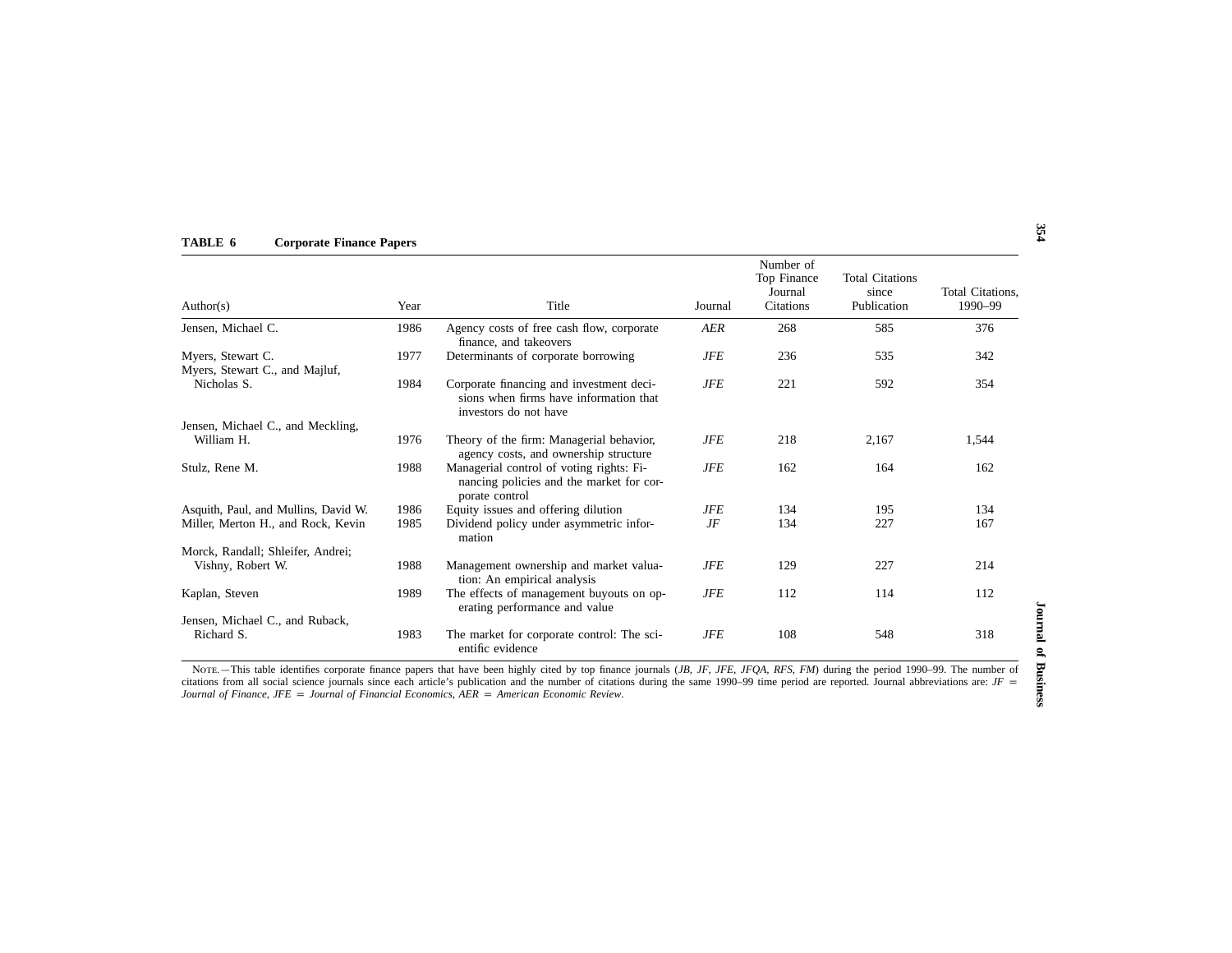| Author(s)                             | Year | Title                                                                                             | Journal    | Number of<br>Top Finance<br>Journal<br>Citations | <b>Total Citations</b><br>since<br>Publication | Total Citations.<br>1990-99 |
|---------------------------------------|------|---------------------------------------------------------------------------------------------------|------------|--------------------------------------------------|------------------------------------------------|-----------------------------|
| Brown, Stephen J., and Warner, Jerold | 1985 | Using daily stock returns: The case of<br>event studies                                           | <b>JFE</b> | 115                                              | 400                                            | 286                         |
| *Ritter, Jay R.                       | 1991 | The long-run performance of initial<br>public offerings                                           | JF         | 115                                              | 118                                            | 115                         |
| Mikkelson, Wayne H., and Partch, M.   |      |                                                                                                   |            |                                                  |                                                |                             |
| Megan                                 | 1986 | Valuation effects of security offerings<br>and the issuance process                               | <b>JFE</b> | 108                                              | 179                                            | 140                         |
| Poterba, James M., and Summers,       |      |                                                                                                   |            |                                                  |                                                |                             |
| Lawrence H.                           | 1988 | Mean reversion in stock prices                                                                    | <b>JFE</b> | 93                                               | 230                                            | 219                         |
| Scholes, Myron, and Williams, Joseph  | 1977 | Estimating betas from nonsynchronous<br>data                                                      | <b>JFE</b> | 91                                               | 467                                            | 226                         |
| Chen, Nai Fu; Roll, Richard; and      |      |                                                                                                   |            |                                                  |                                                |                             |
| Ross, Stephen A.                      | 1986 | Economic forces and the stock market                                                              | JB         | 86                                               | 226                                            | 197                         |
| Campbell, John Y.                     | 1987 | Stock returns and the term structure                                                              | <b>JFE</b> | 80                                               | 154                                            | 138                         |
| Fama, Eugene F., and French,          |      |                                                                                                   |            |                                                  |                                                |                             |
| Kenneth                               | 1988 | Permanent and temporary components<br>of stock prices                                             | <b>JPE</b> | 79                                               | 278                                            | 252                         |
| Lo, Andrew W., and MacKinlay, A.      |      |                                                                                                   |            |                                                  |                                                |                             |
| Craig                                 | 1988 | Stock market prices do not follow ran-<br>dom walks: Evidence from a simple<br>specification test | <b>RFS</b> | 77                                               | 195                                            | 189                         |
| Blume, Marshall E., and Stambaugh,    |      |                                                                                                   |            |                                                  |                                                |                             |
| Robert F.                             | 1983 | Biases in computed returns: An appli-<br>cation to the size effect                                | <b>JFE</b> | 75                                               | 125                                            | 80                          |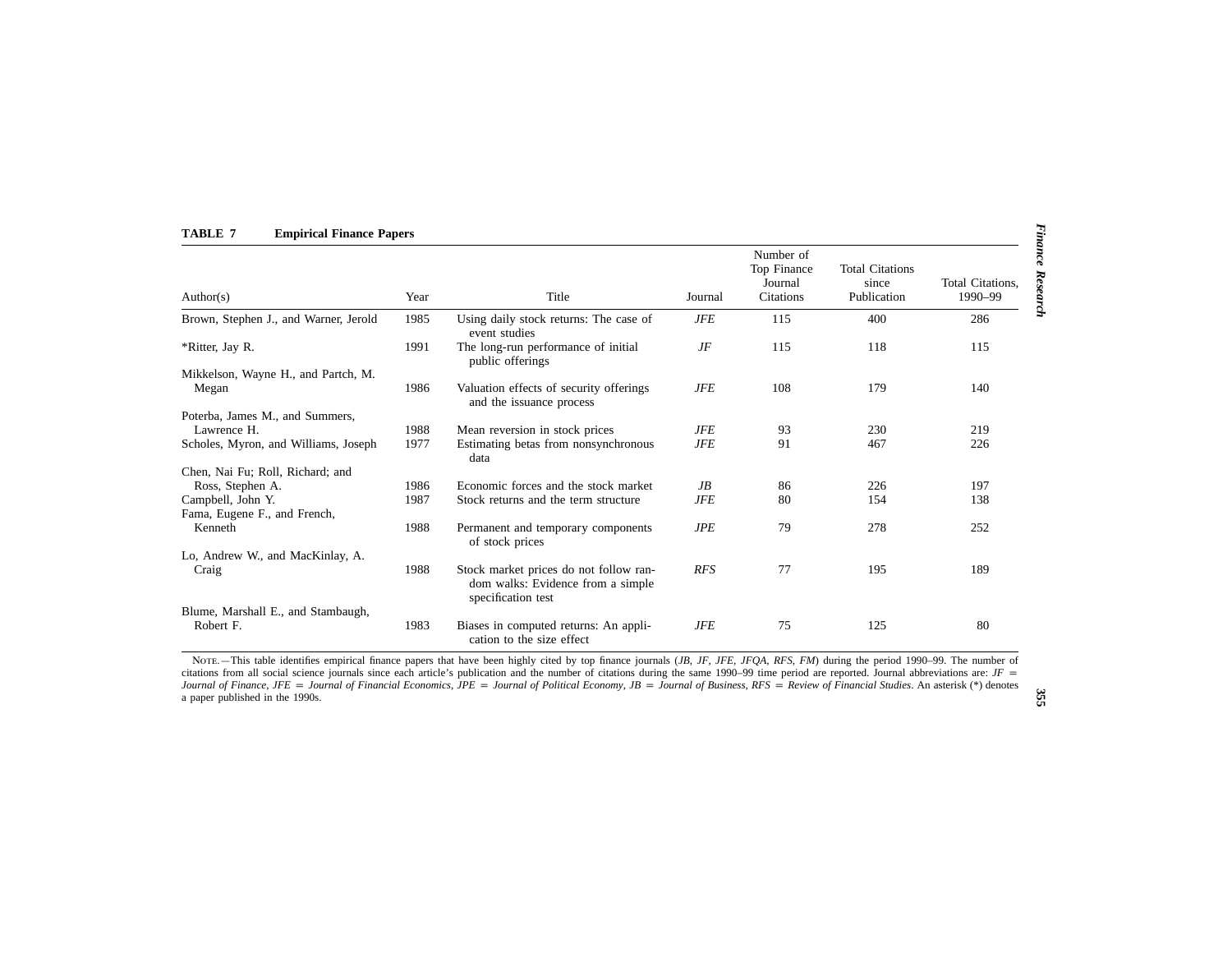| Author(s)                                     | Year | Title                                                                                                                              | Journal     | Number of<br>Top Finance<br>Journal<br><b>Citations</b> | <b>Total Citations</b><br>since<br>Publication | Total Citations,<br>1990-99 |
|-----------------------------------------------|------|------------------------------------------------------------------------------------------------------------------------------------|-------------|---------------------------------------------------------|------------------------------------------------|-----------------------------|
| Kyle, Albert S.                               | 1985 | Continuous auctions and insider trading                                                                                            | <b>ECMT</b> | 216                                                     | 354                                            | 337                         |
| Glosten, Lawrence R., and Milgrom,<br>Paul R. | 1985 | Bid, ask, and transaction prices in a spe-<br>cialist market with heterogeneously in-<br>formed traders                            | <b>JFE</b>  | 142                                                     | 281                                            | 244                         |
| Admati, Anat R., and Pfleiderer, Paul         | 1988 | A theory of intraday patterns: Volume<br>and price variability                                                                     | <b>RFS</b>  | 118                                                     | 233                                            | 228                         |
| Easley, David, and O'Hara, Maureen            | 1987 | Price, trade size, and information in secu-<br>rities markets                                                                      | <b>JFE</b>  | 117                                                     | 118                                            | 117                         |
| Amihud, Yakov, and Mendelson,                 |      |                                                                                                                                    |             |                                                         |                                                |                             |
| Haim                                          | 1986 | Asset pricing and the bid ask spread                                                                                               | <b>JFE</b>  | 92                                                      | 143                                            | 122                         |
| Demsetz, Harold                               | 1968 | The cost of transacting                                                                                                            | OJE         | 82                                                      | 270                                            | 114                         |
| Roll, Richard, and Ross, Stephen A.           | 1984 | A simple implicit measure of the effective<br>bid ask spread in an efficient market                                                | JF          | 71                                                      | 157                                            | 123                         |
| Keim. Donald B.                               | 1989 | Trading patterns, bid ask spreads, and es-<br>timated security returns: The case of<br>common stocks at calendar turning<br>points | <b>JFE</b>  | 67                                                      | 72                                             | 70                          |
| *Lee, Charles M. C., and Ready,               |      |                                                                                                                                    |             |                                                         |                                                |                             |
| Mark J.                                       | 1991 | Inferring trade direction from intraday<br>data                                                                                    | JF          | 67                                                      | 71                                             | 71                          |
| Stoll, Hans R.                                | 1978 | The pricing of security dealer services:<br>An empirical study of NASDAQ stocks                                                    | JF          | 66                                                      | 167                                            | 104                         |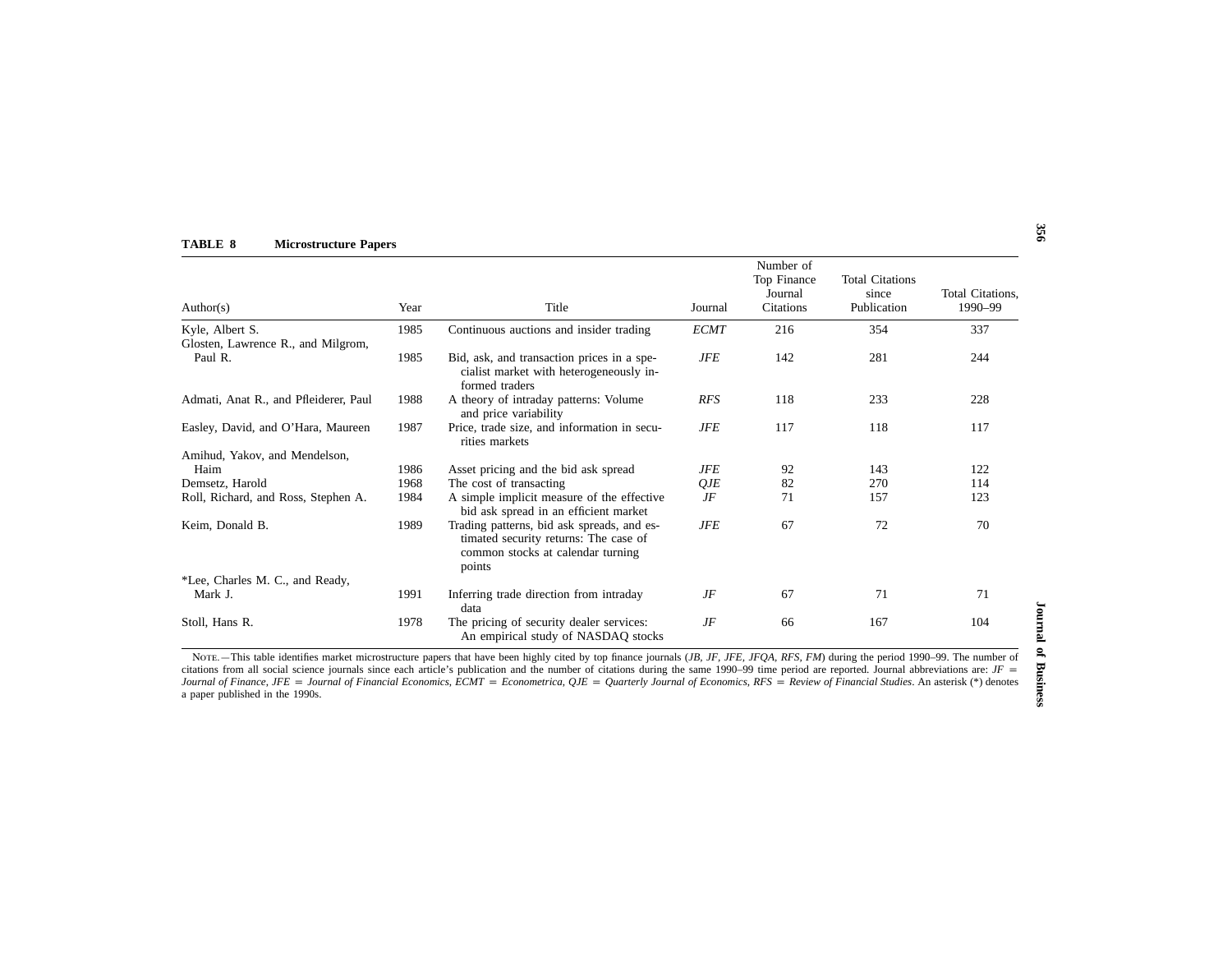| Author(s)                                                                               | Year | Title                                                                                                                                                                                                                                                                                                                                                                                                                                                                                                                                                                | Journal      | Number of<br>Top Finance<br>Journal<br><b>Citations</b> | <b>Total Citations</b><br>since<br>Publication | Total Citations,<br>1990-99 |
|-----------------------------------------------------------------------------------------|------|----------------------------------------------------------------------------------------------------------------------------------------------------------------------------------------------------------------------------------------------------------------------------------------------------------------------------------------------------------------------------------------------------------------------------------------------------------------------------------------------------------------------------------------------------------------------|--------------|---------------------------------------------------------|------------------------------------------------|-----------------------------|
| White, Halbert                                                                          | 1980 | A heteroskedasticity consistent covari-<br>ance matrix estimator and a direct<br>test for heteroskedasticity                                                                                                                                                                                                                                                                                                                                                                                                                                                         | <b>ECMT</b>  | 396                                                     | 2,245                                          | 1,891                       |
| Hansen, Lars Peter                                                                      | 1982 | Large sample properties of generalized<br>method of moments estimators                                                                                                                                                                                                                                                                                                                                                                                                                                                                                               | <b>ECMT</b>  | 217                                                     | 1,013                                          | 789                         |
| Engle, Robert F.                                                                        | 1982 | Autoregressive conditional heteroscedas-<br>ticity with estimates of the variance<br>of United Kingdom inflation                                                                                                                                                                                                                                                                                                                                                                                                                                                     | <b>ECMT</b>  | 75                                                      | 1,040                                          | 862                         |
| Bollerslev, Tim                                                                         | 1986 | Generalized autoregressive conditional<br>heteroskedasticity                                                                                                                                                                                                                                                                                                                                                                                                                                                                                                         | <b>JECMT</b> | 52                                                      | 547                                            | 485                         |
| Cox, John C.; Ross, Stephen A.;<br>and Rubinstein, Mark<br>Kreps, David M., and Wilson, | 1979 | Option pricing: A simplified approach                                                                                                                                                                                                                                                                                                                                                                                                                                                                                                                                | <b>JFE</b>   | 49                                                      | 280                                            | 196                         |
| Robert                                                                                  | 1982 | Sequential equilibria                                                                                                                                                                                                                                                                                                                                                                                                                                                                                                                                                | <b>ECMT</b>  | 36                                                      | 546                                            | 334                         |
| Milgrom, Paul, and Roberts, John                                                        | 1982 | Predation, reputation, and entry deter-<br>rence                                                                                                                                                                                                                                                                                                                                                                                                                                                                                                                     | <b>JET</b>   | 31                                                      | 355                                            | 136                         |
| Cho, In Koo, and Kreps, David M.                                                        | 1987 | Signaling games and stable equilibria                                                                                                                                                                                                                                                                                                                                                                                                                                                                                                                                | <i>OJE</i>   | 30                                                      | 341                                            | 297                         |
| Holmstrom, Bengt                                                                        | 1979 | Moral hazard and observability                                                                                                                                                                                                                                                                                                                                                                                                                                                                                                                                       | <b>RAND</b>  | 28                                                      | 699                                            | 433                         |
| Akerlof, George A.                                                                      | 1970 | The market for "lemons": Quality un-<br>certainty and the market mechanism                                                                                                                                                                                                                                                                                                                                                                                                                                                                                           | QJE          | 25                                                      | 1,046                                          | 611                         |
| of Econometrics, and $ECMT = Econometrica$ .                                            |      | NOTE.—This table identifies articles on methodology, econometrics, and game theory that have been highly cited by top finance journals (JB, JF, JFE, JFQA, RFS, FM) during the period<br>1990–99. The number of citations from all social science journals since each article's publication and the number of citations during the same 1990–99 time period are reported. Abbreviations<br>are: JFE = Journal of Financial Economics, QJE = Quarterly Journal of Economics, RAND = Rand/Bell Journal of Economics, JET = Journal of Economic Theory, JECMT = Journal |              |                                                         |                                                |                             |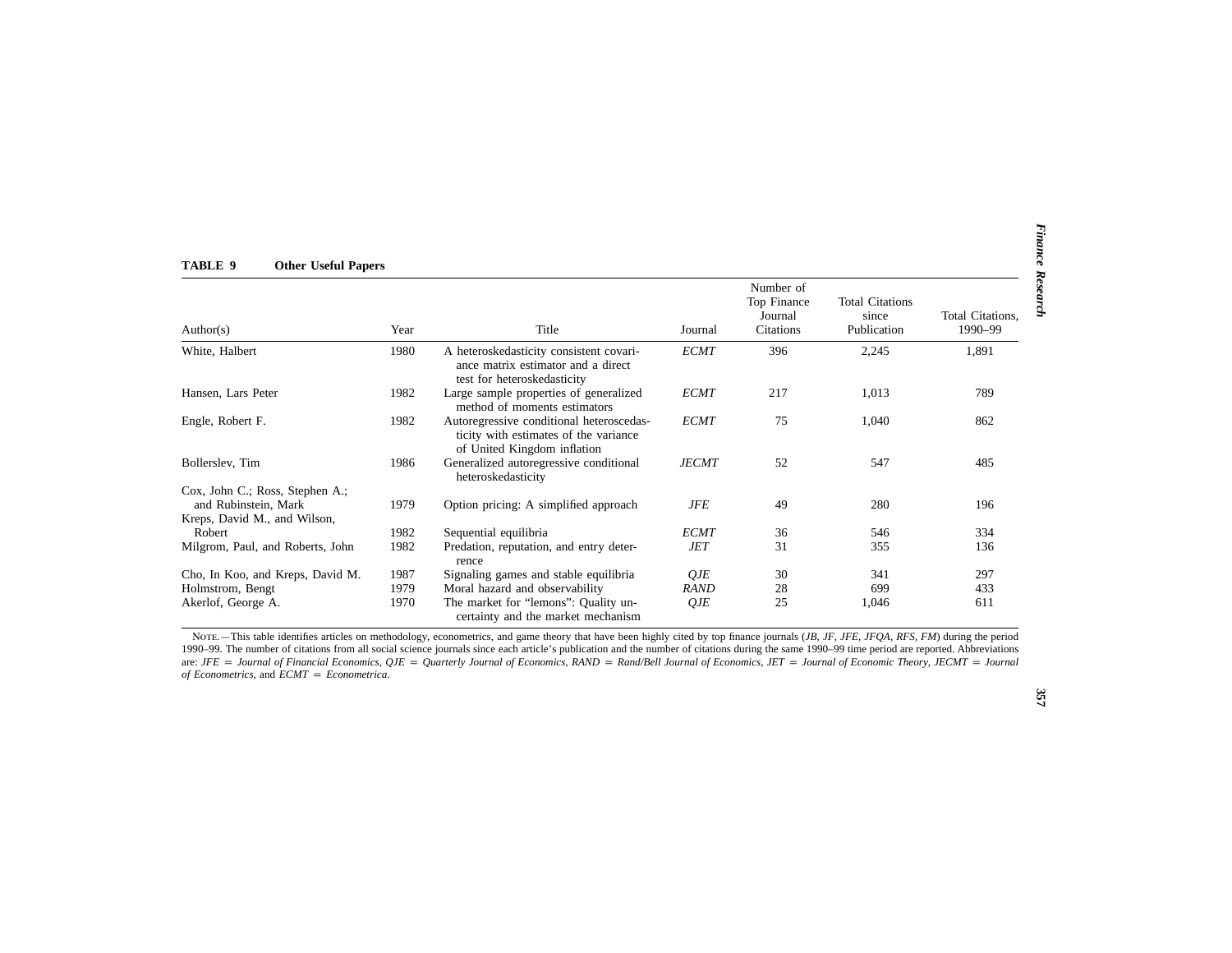50. Kyle (1985) comes in seventh, a placement that suggests that many recent papers are related to his model. Cox, Ingersoll, and Ross (1985) moved from twenty-second to eighth place, and Vasicek (1977), now forty-fourth, did not make Alexander and Mabry's list. This reflects the rising importance of term structure models. Two recent Fama-French papers (1992 and 1993) postdate Alexander and Mabry's top 50, but make it into our top 20. They represent a resurgence of interest in the validity of the traditional capital asset pricing model (CAPM). Two initial public offering (IPO) papers (Ritter 1991; Rock 1986) are new on the top 50 list. Casual empiricism suggests that the markets experienced an initial public offering (IPO) craze during the 1990s, and thus increased research on that topic is not unexpected. Newey-West (1987) extends White (1980) and did not appear on Alexander and Mabry's top 50 list. Moreover, White (1980) jumps from fourth to first. Both observations suggest that toplevel finance research is becoming more econometrically sophisticated.

However, an examination of citations from all SSCI journals made to papers in our list indicates that other social sciences are also econometrically sophisticated—highly cited econometric method papers include White (1980), Engle (1982), Hansen (1982), Bollerslev (1986), Engle and Granger (1987), and Newey and West (1987). These papers had an average of 147 citations (97 if White [1980] is excluded) from top finance journals in the 1990s; this is close to the average of 131 cites (126 if White [1980] is excluded) for papers in our top 50 list. However, the top 50 papers in our list had an average of 304 citations (271 if White [1980] is excluded) from all SSCI journals during the 1990s; in stark contrast, the above-mentioned econometric papers had an average of 1,088 citations (927 if White [1980] is excluded) in all SSCI journals during the same time period.

Similarly, seminal finance papers receive a significant number of citations from social science journals (see table 2). For example, the Jensen and Meckling (1976) paper on agency costs and the Black and Scholes (1973) option pricing paper receive 218 and 178 top finance journal citations as compared with 1,544 and 777 from all SSCI journals, respectively, during our sample period. This might hint at the wide applicability and acceptance of some papers in other business-related disciplines.

Other interesting comparisons of Alexander and Mabry's top 50 list and ours include the following: Black and Scholes (1973) fell from second to tenth, Merton's 1973 option pricing paper fell from sixth to twenty-fifth, and Sharpe (1964) fell off the list completely (Alexander and Mabry ranked Sharpe at twenty-ninth). We theorize that this is because the Black-Scholes and the Merton and Sharpe papers are so widely known that authors simply refer to "Black-Scholes" or "CAPM" without actually citing the relevant paper in full. Oscar Wilde said that "the only thing worse than being talked about is not being talked about," and the curse of fame here is that Black, Scholes, Merton, and Sharpe are talked about so much that often they are no longer cited in full.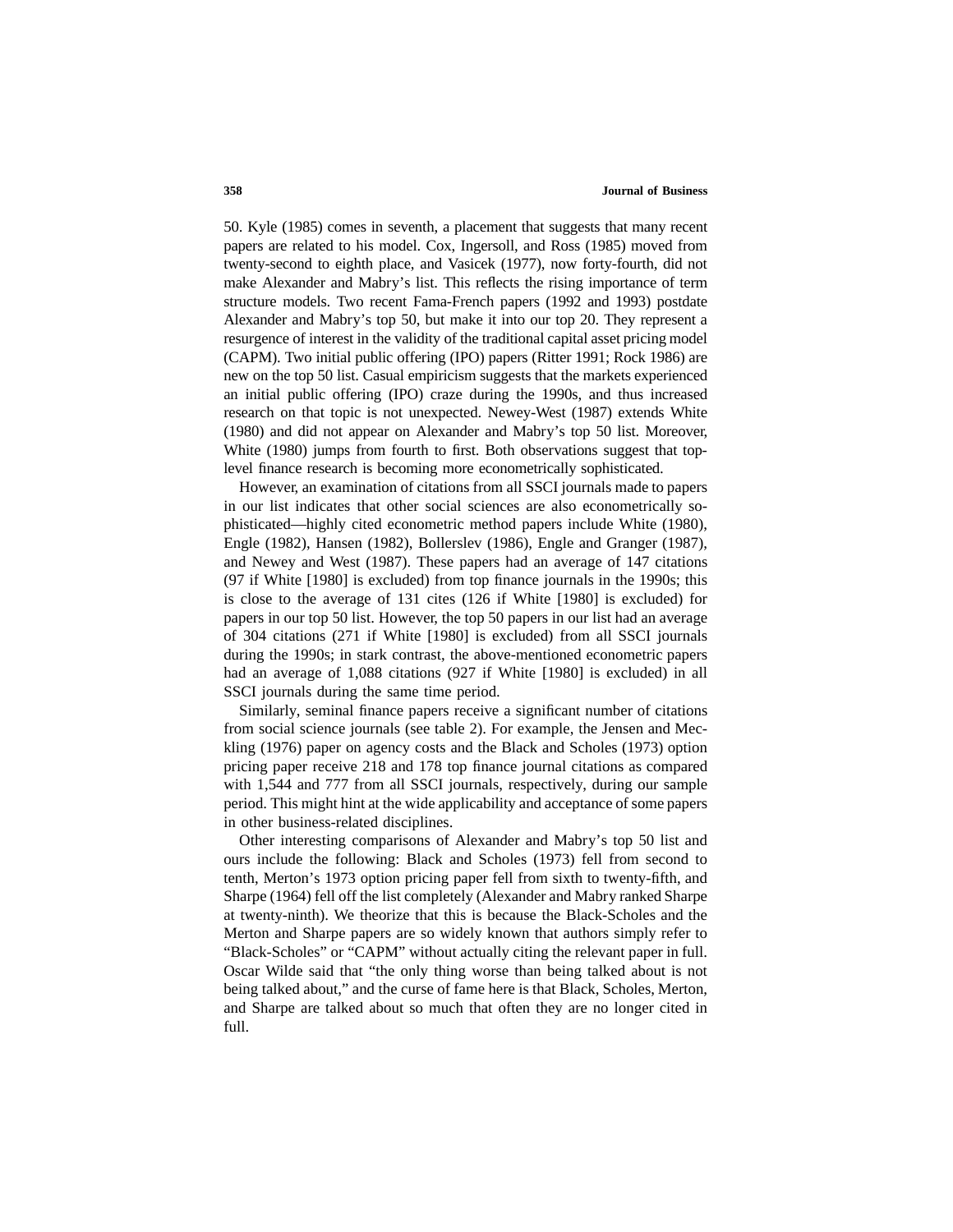Event study methods have migrated away from traditional event studies toward long-run performance studies (e.g., Brown and Warner [1985] fell from third to twenty-second, and Scholes and Williams [1977] fell from ninth to forty-first). Ritter (1991), with 115 citations, was the first long-run performance study. Barber and Lyon's (1997) methodological improvement over Ritter (1991) is also highly cited.

Some authors appear in the top 50 (see table 2) more than once: Fama (five papers; 601 cites), Jensen (four papers; 675 cites), French (three papers; 390 cites), Ross (three papers; 294 cites), Smith (three papers; 281 cites), Merton (two papers; 208 cites), Myers (two papers; 457 cites), Rock (two papers; 223 cites), Scholes (two papers; 269 cites), Shleifer (two papers; 224 cites), and Warner (two papers; 208 cites). Fama's papers in the top 50 are dated 1993, 1992, 1988, 1983, and 1973—a chronology that suggests a consistent ability to do work that will be important and highly cited.

#### **V. Conclusion**

We determine which journal articles influenced the field of finance most during the 1990s. By looking at the works cited by articles published in top finance journals, we are also able to assess journal quality both by the number of citations the journal receives and by the number of important papers each journal has published. This tells researchers where to publish, what to read, and which papers to include in course material.

The *Journal of Finance* and *JFE* have unambiguously had the most impact on finance research in the 1990s, but *RFS, JB,* and *JFQA* are also among the strongest influences on finance research. Other than *JB,* nonfinance journals that rate highly by our ranking criteria include *Quarterly Journal of Economics*, *American Economic Review*, *Journal of Political Economy*, and *Econometrica* (which had a particularly strong showing). The interdisciplinary nature of the finance field is made evident by the fact that a large proportion of our top journals are nonfinance journals.

One conclusion we can safely draw is that there are several top journals, and the relative ranking of them changes over time and is dependent on the ranking method. This variability underscores the importance of looking at several quality metrics when evaluating journal quality.

#### **References**

- Admati, A. R., and Pfleiderer, P. 1988. A theory of intraday patterns: Volume and price variability. *Review of Financial Studies* 1:3–31
- Alexander, J. C., Jr., and Mabry, R. H. 1994. Relative significance of journals, authors, and articles cited in financial research. *Journal of Finance* 49 (June): 697–712.
- Amihud, Y., and Mendelson, H. 1986. Asset pricing and the bid-ask spread. *Journal of Financial Economics* 17 (December): 223–49.
- Barber, B. M., and Lyon, J. D. 1997. Detecting long-run abnormal stock returns: The empirical power and specification of test statistics. *Journal of Financial Economics* 43 (March): 341–72.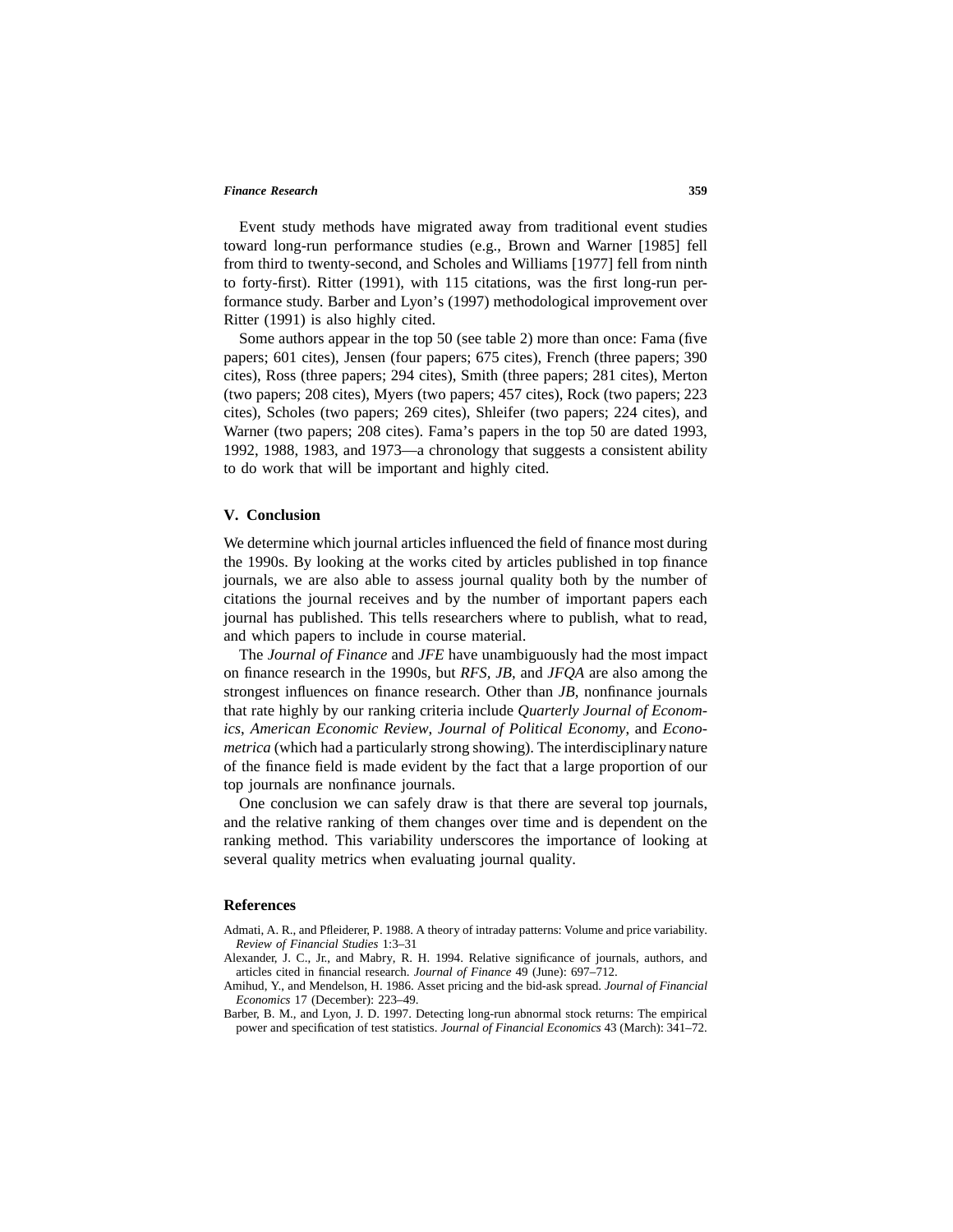#### **360 Journal of Business**

- Black, F., and Scholes, M. S. 1973. The pricing of options and corporate liabilities. *Journal of Political Economy* 81:637–54.
- Bollerslev, T. 1986. Generalized autoregressive conditional heteroskedasticity. *Journal of Econometrics* 31:307–27.
- Borokhovich, K. A.; Bricker, R. J.; Brunarski, K. R.; and Simkins, B. J. 1995. Finance research productivity and influence. *Journal of Finance* 50 (December): 1691–1717.
- Borokhovich, K. A.; Bricker, R. J.; Brunarski, K. R.; and Simkins, B. J. 1998. Finance research productivity and influence by topic area. *Journal of Financial Education* 24:8–20.
- Borokhovich, K. A.; Bricker, R. J.; and Simkins, B. J. 1994. The streams of financial research and their interrelationships: Evidence from the *Social Science Citation Index*. *Financial Practice and Education* 4:110–23.
- Borokhovich, K. A.; Bricker, R. J.; and Simkins, B. J. 1999. *Financial Management*'s success as an academic journal. *Financial Management* 28 (Autumn): 76–82.
- Borokhovich, K. A.; Bricker, R. J.; and Simkins, B. J. 2000. An analysis of finance journal impact factors. *Journal of Finance* 55:1457–69.
- Borokhovich, K. A.; Bricker, R. J.; Zivney, Terry L.; and Sundaram, S. 1995. *Financial Management* 1972–1994: A retrospective. *Financial Management* 24:42–53.
- Brown, L. D., and Gardner, J.C. 1985. Using citation analysis to assess the impact of journals and articles on contemporary accounting research. *Journal of Accounting Research* 23 (Spring): 84–109.
- Brown, S. J., and Warner, J. B. 1985. Using daily stock returns: The case of event studies. *Journal of Financial Economics* 14, no. 1:3–31.
- Coe, R. K., and Weinstock, I. 1983. Evaluating the finance journals: The department chairperson's perspective. *Journal of Financial Research* 6 (Winter): 345–49.
- Cox, J. C.; Ingersoll, J. E., Jr.; and Ross, S. A. 1985. A theory of the term structure of interest rates. *Econometrica* 53, no. 2:385–407.
- DeBondt, W. F. M., and Thaler, R. 1985. Does the stock market overreact? *Journal of Finance* 40 (July): 793–805.
- Demsetz, H. 1968. The cost of transacting. *Quarterly Journal of Economics* 82 (February): 33–53.
- Easley, D., and O'Hara, M. 1987. Price, trade size, and information in securities markets. *Journal of Financial Economics* 19, no. 1:69–90.
- Engle, R. F. 1982. Autoregressive conditional heteroskedasticity with estimates of the variance of United Kingdom inflation. *Econometrica* 50:987–1008.
- Engle, R. F., and Granger, C. W. G. 1987. Co-integration and error correction: Representation, estimation, and testing. *Econometrica* 55 (March): 251–76.
- Fama, E. F., and French, K. R. 1992. The cross-section of expected stock returns. *Journal of Finance* 47 (June): 427–65.
- Fama, E. F., and French, K. R. 1993. Common risk factors in the returns on stocks and bonds. *Journal of Financial Economics* 33:3–56.
- Hansen, L. 1982. Large sample properties of generalized method of moments estimators. *Econometrica* 50 (July): 1029–54.
- Jensen, M. C., and Meckling, W. H. 1976. Theory of the firm: Managerial behavior, agency costs, and ownership structure. *Journal of Financial Economics* 3:305–60.
- Kyle, A. S. 1985. Continuous auctions and insider trading. *Econometrica* 53, no. 6:1315–35.
- Mabry, R. H., and Sharplin, A. D. 1985. The relative importance of journals used in finance research. *Journal of Financial Research* 8 (Winter): 287–96.
- Merton, R. C. 1973. Theory of rational option pricing. *Bell Journal of Economics* 4:141–83.
- Newey, W., and West, K. 1987. A simple positive semi-definite heteroscedasticity and autocor-
- relation consistent covariance matrix. *Econometrica* 55 (May): 703–8.
- Ritter, Jay R. 1991. The long-run performance of initial public offerings. *Journal of Finance* 46 (March): 3–27.
- Rock, K. 1986. Why new issues are underpriced. *Journal of Financial Economics* 15, nos. 1–2: 187–212.
- Rozeff, M. S. 1982. Growth, beta, and agency costs as determinants of dividend payout ratios. *Journal of Financial Research* 5:249–59.
- Scholes, M. S., and Williams, J. T. 1977. Estimating betas from nonsynchronous data. *Journal of Financial Economics* 5 (December): 309–27.
- Schwert, G. W. 1993. *The Journal of Financial Economics*: A retrospective evaluation, 1974–1991. *Journal of Financial Economics* 33 (June): 369–424.